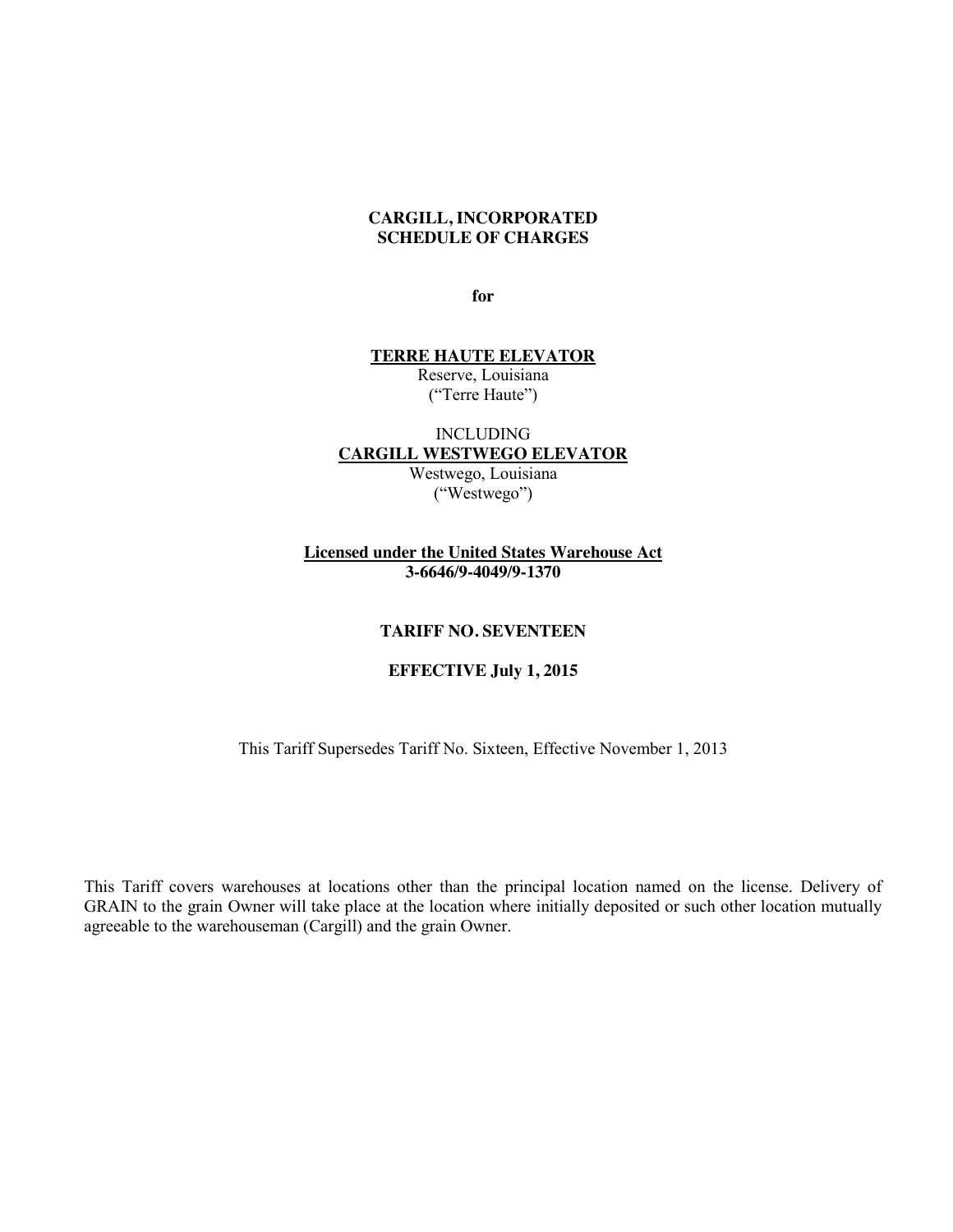(including Cargill Westwego Elevator) **3-6646/9-4049/9-1370**

# **Table of Contents**

| <b>SECTION A:</b>    | <b>DEFINITIONS</b>                   | Page<br>6      |
|----------------------|--------------------------------------|----------------|
| <b>SECTION I:</b>    | <b>STORAGE CHARGES</b>               |                |
| <b>Subsection A:</b> | <b>Rates</b>                         |                |
| $\mathbf{1}$         | <b>Storage Rates</b>                 | 6              |
| $\overline{2}$       | <b>CCC</b> Interest                  | 6              |
| <b>Subsection B:</b> | <b>Terms</b>                         |                |
| $\mathbf{1}$         | Sound Grain Only                     | $\overline{7}$ |
| $\overline{2}$       | Responsibility                       | 7              |
| $\overline{3}$       | <b>Right of Transfer</b>             | 7              |
| $\overline{4}$       | <b>IP</b> Storage                    | $\tau$         |
| 5                    | <b>Charges Start</b>                 | $7 - 8$        |
| 6                    | <b>Charges Due</b>                   | 8              |
| $\tau$               | Insurance                            | 8              |
| 8                    | <b>Special Contracts</b>             | 8              |
| 9                    | <b>Act Governs</b>                   | 9              |
| 10                   | Prepayment                           | 9              |
| 11                   | Interpretation                       | 9              |
| 12                   | Force Majeure                        | 9              |
| <b>SECTION II:</b>   | <b>OTHER CHARGES</b>                 |                |
| <b>Subsection A:</b> | <b>Government Loan Grain</b>         |                |
| $\mathbf{1}$         | Contracts                            | 9              |
| <b>Subsection B:</b> | <b>Intra-Elevator Grain Handling</b> |                |
| $\mathbf{1}$         | Transferring                         | 9              |
| $\overline{2}$       | Mixing                               | 9              |
| $\overline{3}$       | Screening                            | 9              |
| $\overline{4}$       | Fees                                 | 9              |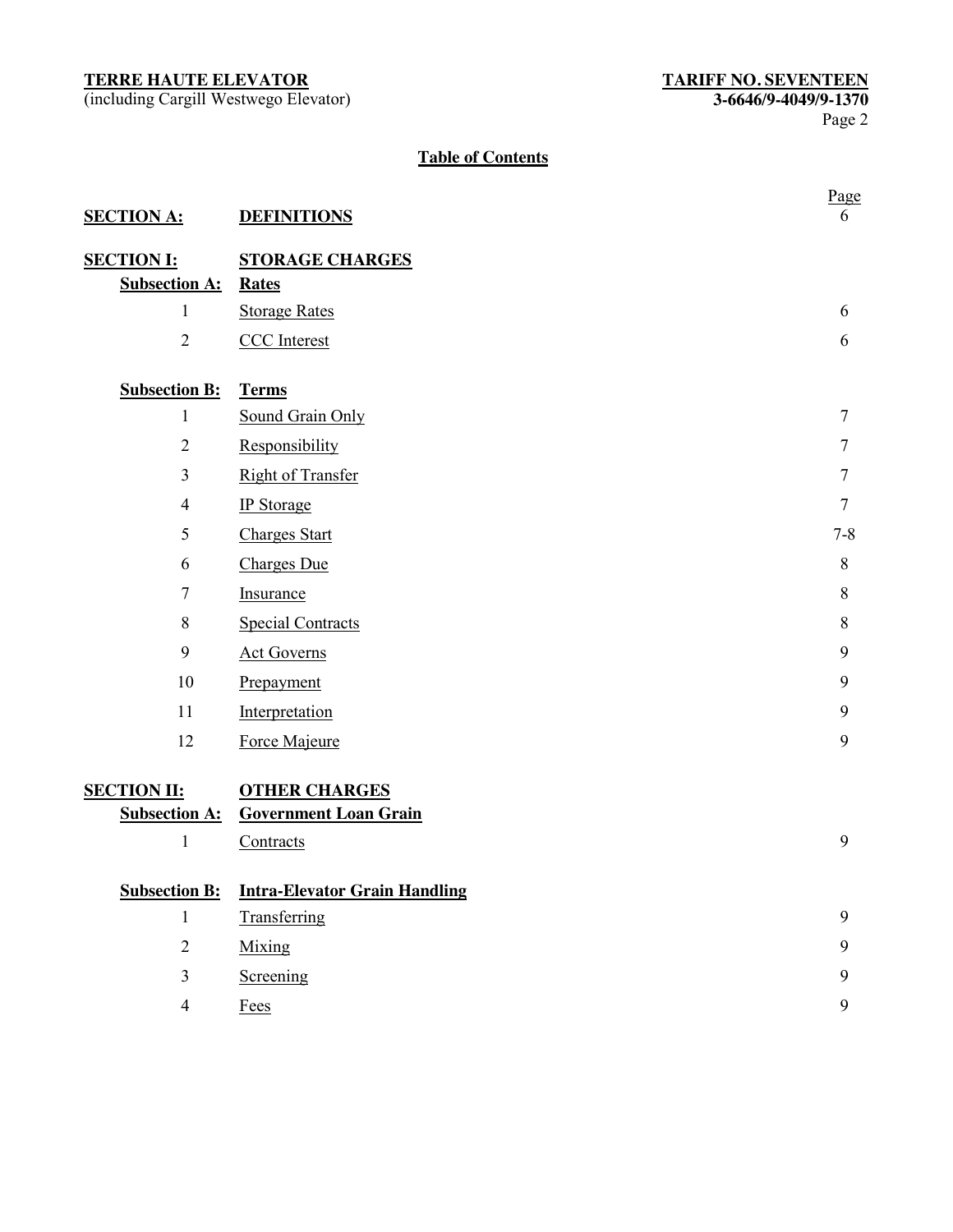| <b>SECTION II:</b>   | <b>OTHER CHARGES</b>                      |           |
|----------------------|-------------------------------------------|-----------|
| <b>Subsection C:</b> | <b>Terms</b>                              |           |
| $\mathbf{1}$         | <b>Charges Due</b>                        | 10        |
| $\overline{2}$       | Sound Grain Only                          | 10        |
| $\overline{3}$       | Shrinkage                                 | 10        |
| <b>SECTION III:</b>  | <b>RECEIVING AND SHIPPING</b>             |           |
| <b>Subsection A:</b> | <b>Receiving</b>                          |           |
| $\mathbf{1}$         | Rates                                     | 10        |
| <b>Subsection B:</b> | <b>Shipping</b>                           |           |
| $\mathbf{1}$         | Rates                                     | 10        |
| $\mathbf{2}$         | Stevedoring                               | 10        |
| $\overline{3}$       | Straight-Time                             | 11        |
| $\overline{4}$       | Holidays                                  | 11        |
| 5                    | Overtime                                  | 11        |
| 6                    | Possible Increase                         | 11        |
| $\tau$               | Overtime Rate                             | 11        |
| $8\,$                | Overtime Deadline                         | 12        |
| 9                    | <b>Ordering Overtime</b>                  | 12        |
| 10                   | Overtime Includes                         | 12        |
| 11                   | <b>Overtime Rules</b>                     | 12        |
| 12                   | Rain, Fog. & Other Weather-Related Delays | 12        |
| 13                   | Pollution Control Laws                    | 12        |
| 14                   | <b>Terminal Access</b>                    | 13        |
| 15                   | Fresh Water                               | 13        |
| 16                   | <b>Security Fee</b>                       | 13        |
| <b>Subsection C:</b> | <b>Berthing Terms</b>                     |           |
| $\mathbf{1}$         | <b>Berth Application</b>                  | $13 - 14$ |
| $\overline{2}$       | Legal Effect                              | 14        |
| $\mathfrak{Z}$       | <b>Anchorage Requirements</b>             | 15        |
| $\overline{4}$       | Dead Berth Charge                         | 16        |
| 5                    | <b>Berth Assignment</b>                   | $16 - 18$ |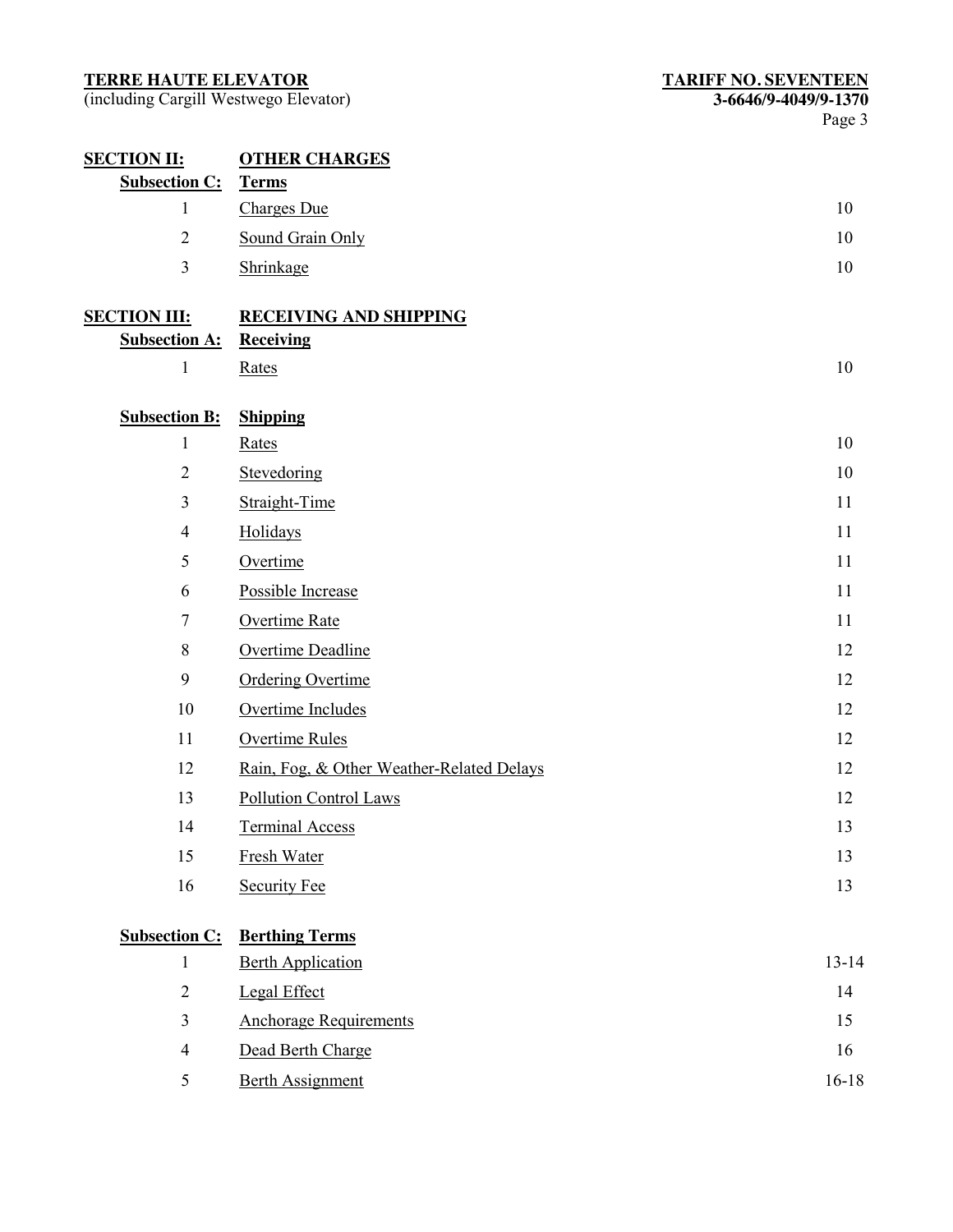| <b>SECTION III:</b>  | <b>RECEIVING AND SHIPPING</b>                        |           |
|----------------------|------------------------------------------------------|-----------|
| <b>Subsection C:</b> | <b>Berthing Terms</b>                                |           |
| 6                    | <b>Stowage Plans</b>                                 | 18        |
| $\tau$               | Terminal May Change Turn                             | 18        |
| 8                    | Notice to Terminal                                   | 19        |
| 9                    | <b>Strikes</b>                                       | 19        |
| 10                   | Vacate the Berth                                     | 19        |
| 11                   | Restrictions                                         | 20        |
| 12                   | Gangway, Lights, Crew                                | 20        |
| 13                   | Liability                                            | 20        |
| 14                   | <b>Losses and Damages</b>                            | 20        |
| 15                   | <b>User Liability</b>                                | $20 - 21$ |
| 16                   | Fire Signal                                          | 21        |
| 17                   | <b>Shifting Costs</b>                                | 21        |
| 18                   | Payment                                              | $21 - 22$ |
| 19                   | <b>Fitting Operations</b>                            | 22        |
| 20                   | Tankers and Bulk Ore Carriers, Oil Bulk Ore Carriers | $22 - 23$ |
| 21                   | Misc. Costs/Losses/Expenses                          | 23        |
| 22                   | <b>Vessel Loading</b>                                | 23        |
| 23                   | <b>Ballast</b>                                       | 23        |
| 24                   | Fumigation                                           | 23-24     |
| 25                   | <b>Vessel Bunkering</b>                              | 24        |
| 26                   | Dockage                                              | 24        |
| 27                   | <b>Line Handling</b>                                 | 24        |
| 28                   | <b>Dust Reducing Tarpaulins</b>                      | 24        |
| 29                   | <b>Vessel Waste Disposal</b>                         | 24-25     |
| 30                   | Trimming                                             | 25        |
| 31                   | <b>Draft Surveys</b>                                 | 25        |
| 32                   | Pontoons                                             | 25        |
| 33                   | <b>Stores Delivery</b>                               | 26        |
| 34                   | Hot Work                                             | 26        |
| 35                   | <b>Vessel Equipment</b>                              | 26        |
| 36                   | Safe Access                                          | 26        |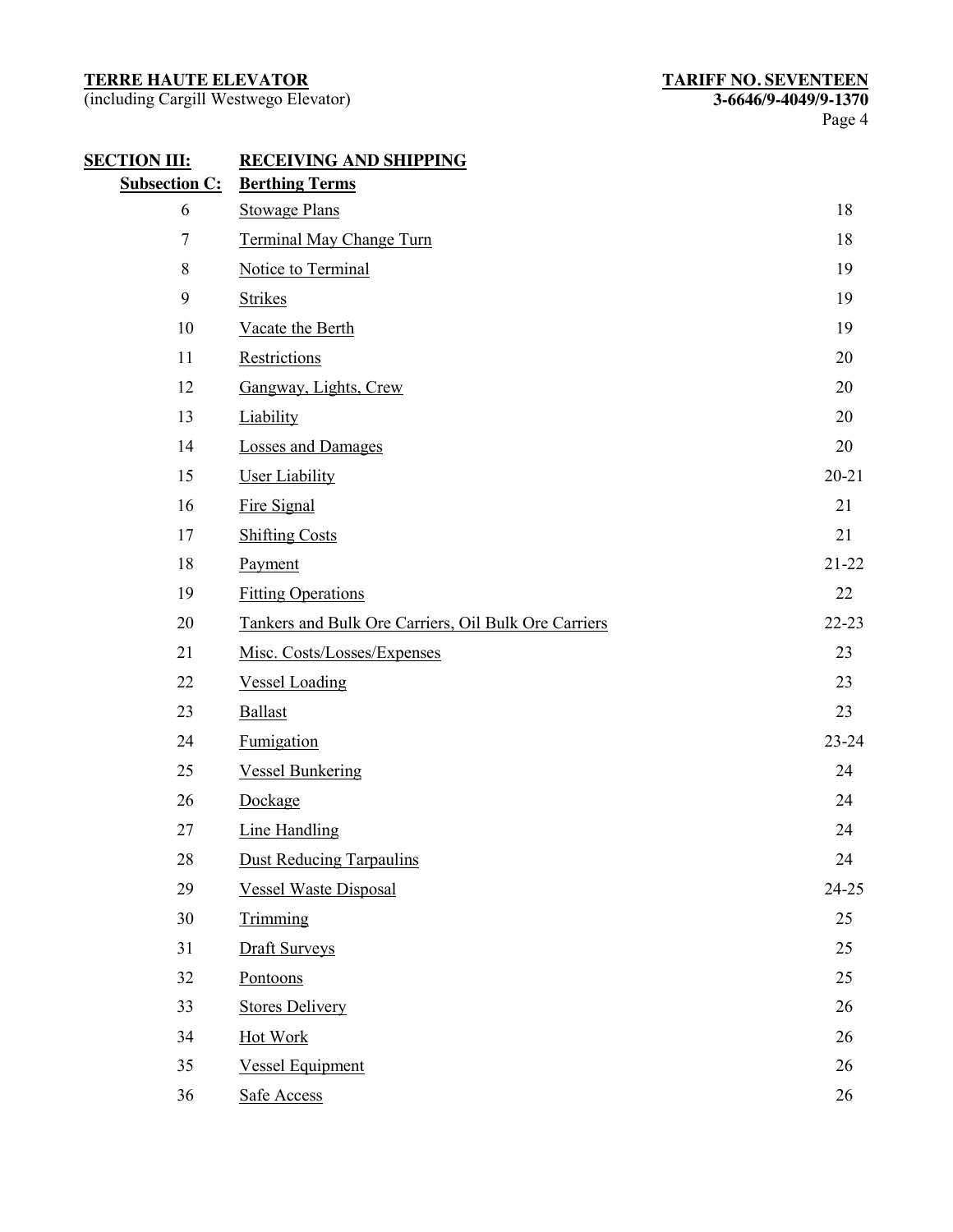| <b>RECEIVING AND SHIPPING</b>  |                        |
|--------------------------------|------------------------|
| <b>Tug Terms</b>               |                        |
| Designated Tug Company         | 27                     |
| Number of Tugs                 | 27                     |
| <b>Terminal Tug Rates</b>      | 27-28                  |
| <b>Vessel Deposit of Funds</b> | 28                     |
| Disclaimer of Liability        | 28                     |
|                                |                        |
|                                |                        |
| <b>Stevedore Rules</b>         | 29                     |
| <b>Standard of Care</b>        | 29                     |
| Care in Operations, Insurance  | 29                     |
| <b>Insurance</b>               | 30                     |
| <b>Stevedore Agreement</b>     | 31                     |
| Personnel                      | 31                     |
| Trimming                       | 31                     |
| <b>Facility Charge</b>         | 31                     |
| Clean-Up Charge                | 32                     |
| <b>Equal Employment</b>        | 32-33                  |
|                                | <b>Stevedore Terms</b> |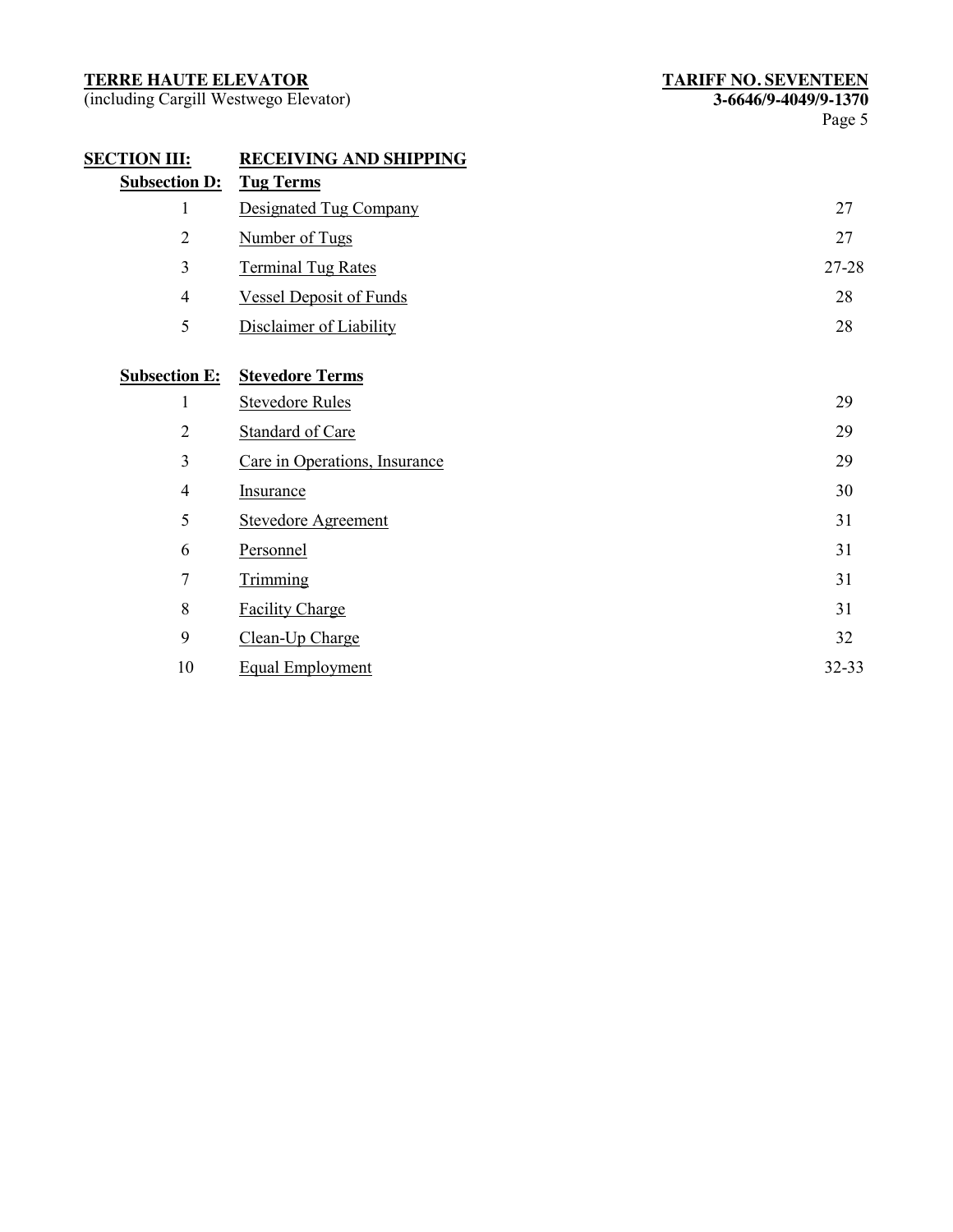| <b>SECTION A</b>                                           | <b>DEFINITIONS</b>                                                                                                                                                                                                                          |
|------------------------------------------------------------|---------------------------------------------------------------------------------------------------------------------------------------------------------------------------------------------------------------------------------------------|
| " $Act$ "                                                  | means the United States Warehouse Act                                                                                                                                                                                                       |
| "CCC"                                                      | means Credit Commodity Corporation                                                                                                                                                                                                          |
| "FGIS"                                                     | means the Federal Grain Inspection Service of the USDA                                                                                                                                                                                      |
| "Grain"                                                    | means all agricultural commodities defined as Grain in the regulations<br>promulgated by the Secretary of Agriculture under the Act                                                                                                         |
| "Loading or Unloading"                                     | means the service of loading or unloading grain between any place in the<br>Terminal and covered hopper cars, trucks, lighters, vessels, barges, or any other<br>means of conveyance to, or from, the Terminal.                             |
| "NCB"                                                      | means National Cargo Bureau, Inc.                                                                                                                                                                                                           |
| "Secretary"                                                | means the United States Secretary of Agriculture                                                                                                                                                                                            |
| "Storage"                                                  | means the service of providing warehouse facilities for the storing of inbound or<br>outbound grain after the expiration of free time.                                                                                                      |
| "Tariff"                                                   | means Schedule of Charges                                                                                                                                                                                                                   |
| "Terminal"                                                 | means Terre Haute Elevator including Cargill Westwego Elevator                                                                                                                                                                              |
| "USDA"                                                     | means the United States Department of Agriculture                                                                                                                                                                                           |
| "Vessel"                                                   | means the physical vessel and when this Tariff refers to "vessel" with respect to<br>obligations, it means the vessel's Master, crew, Owner, charterer, and Agents,<br>jointly and severally.                                               |
| <b>SECTION I</b>                                           | <b>STORAGE CHARGES</b>                                                                                                                                                                                                                      |
| <b>Subsection A</b>                                        | <b>Rates</b>                                                                                                                                                                                                                                |
| <b>Subject</b><br><b>Item</b><br><b>Storage Rates</b><br>1 | Storage rates on grain in bulk shall be one-seventh of one cent $(1/7\phi)$ per bushel<br>for each day, or part thereof, during which the grain remains in good condition.<br>Storage will be waived for ten (10) days from date of unload. |
| 2<br><b>CCC</b> Interest                                   | Warehouseman may charge lower storage rates on grain pledged as security for a<br>CCC price support loan. Storage will be waived for ten (10) days from date of<br>unload.                                                                  |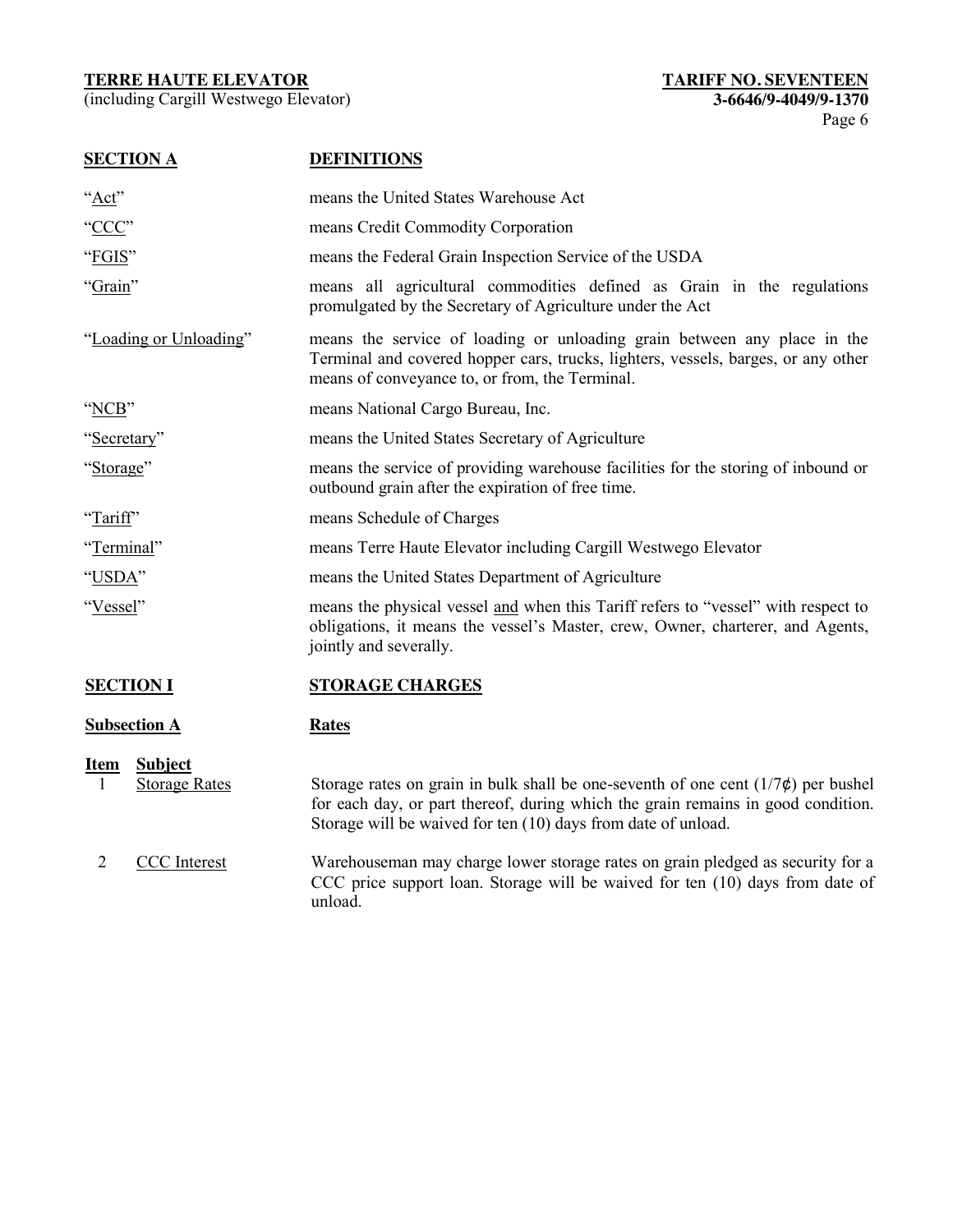(including Cargill Westwego Elevator) **3-6646/9-4049/9-1370**

# **SECTION I STORAGE CHARGES**

#### **Subsection B Terms**

- 
- **Item Subject**<br>1 **Sound Grain Only** 1 Sound Grain Only The above storage rates cover sound grain only. Terminal shall not be required to receive for storage grain which is out of condition or becoming so, or which is infested or adulterated. The storage rate on any such grain, which Elevator may agree to receive for storage, will be higher than the rate of storage provided for elsewhere herein, and the exact rate will depend upon the condition of the grain. Grain which, though sound when received, is going out of condition, may be dealt with by Elevator in accordance with regulations issued by the Secretary under and pursuant to the Act. In the event grain submitted for storage should become infested with insects during storage, Terminal reserves the right to fumigate the grain after delivery to receiving container pursuant to FGIS rules and regulations regarding such fumigation.
	- 2 Responsibility The responsibility of Terminal shall be deemed to commence when grain enters the elevating leg or unloading pit, and to cease when it leaves the loading spout.
	- 3 Right of Transfer Terminal reserves the right to transfer commingled storage grain at their expense for which receipts have, or have not, been issued, to another licensed warehouse for continued storage. Subject to terms and conditions derived by the Secretary, the Owner of the grain will receive delivery at this warehouse unless other mutually agreeable arrangements are made.
	- 4 IP Storage Grain will not be accepted for storage in, transferred to, or stored in "identitypreserved" bins unless Terminal's consent is procured and the necessary arrangements are made in advance. Charges for identity-preserved storage will be specified according to circumstances in each case.
	- 5 Charges Start Storage charge shall commence on the date of deposit of the grain and shall accrue to and include the first business day upon which all of the following have been done:
		- (a) The warehouse receipt or receipts have been surrendered, properly endorsed for cancellation and accompanied by tender of all charges due, and include written instructions covering shipping and loading;
		- (b) Vessels or barges chartered by the Owner of the warehouse receipt or receipts have been spotted at the dock of the warehouse; and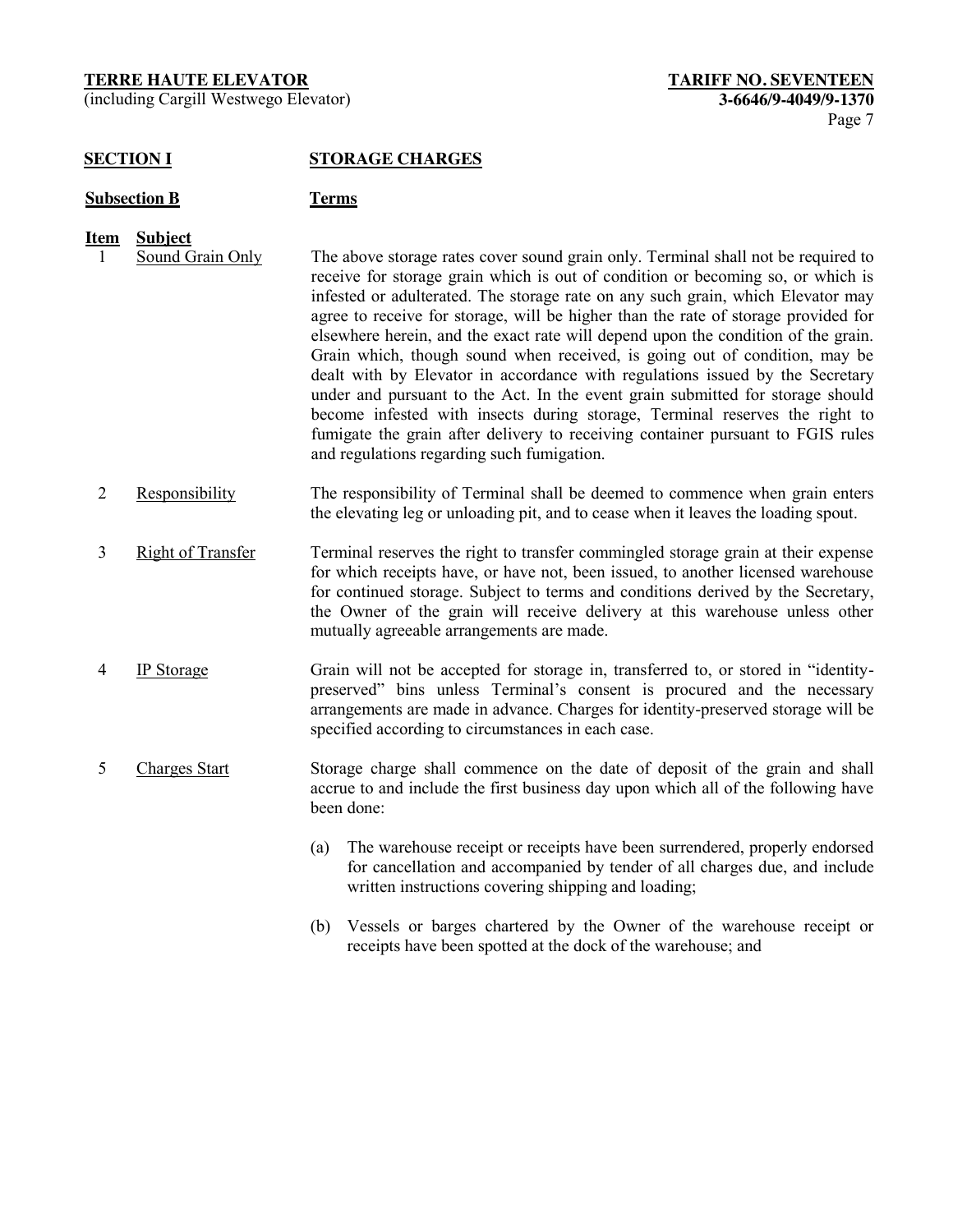(including Cargill Westwego Elevator) **3-6646/9-4049/9-1370**

# **SECTION I STORAGE CHARGES**

#### **Subsection B Terms**

- **Item Subject**
- 
- 5 Charges Start (cont.) (c) The grain represented by such warehouse receipt or receipts has been loaded out of the warehouse by Terminal with due diligence;

provided, however, the notwithstanding performance of acts (a) and (b) immediately above by the Owner of the warehouse receipt or receipts, Terminal shall not be obligated to load out grain, nor shall storage charges terminate if, despite the exercise of due diligence, Terminal is prevented from loading out grain by strikes, work stoppage, riots, civil commotion, war, floods, acts of God, acts of government, or causes beyond Terminal's control. If Terminal shall fail to exercise due diligence in the loading of any such grain, storage charges shall accrue to, and include the first business day upon which all of the acts hereinabove required to be done by the Owner of the warehouse receipt or receipts, have been done.

- 6 Charges Due Charges for storage and elevation shall be due and payable not later than upon surrender of the grain by Terminal.
- 7 Insurance Insurance on all grain stored under this Schedule of Charges (excepting only grain stored for the United States of America or any agency thereof (the "U.S. Government") under Section II, Subsection A, Item 1, hereof, as to which the applicable contract will govern) will be carried by Terminal for the account of the depositor or Owner of the warehouse receipt against loss or damage by fire, lightning, tornado, inherent explosion, windstorm and cyclone for its full value, to the extent that such insurance is procurable. The depositor or Owner of the warehouse receipt shall reimburse Terminal for the actual cost of such insurance to Terminal at the time other lawful charges against, or on account of the grain are paid, or become payable. All amounts due to Terminal under this section will constitute a lien upon the grain, in the same manner as other lawful charges thereon.
- 8 Special Contracts Pursuant to contract made in advance, Terminal will make space available to depositors for the storage and handling of specific quantities of grain for specific periods of time, at rates which shall not exceed normal tariff rates, excepting named special variety grains handled on an identity-preserved basis. Rates specified in such contracts shall be payable whether or not the space is utilized by the depositor. Subject to the limitations of the available space, Terminal will make such space available to all depositors on equal terms. Such contracts shall be subject to the approval of the Act Administration prior to execution thereof.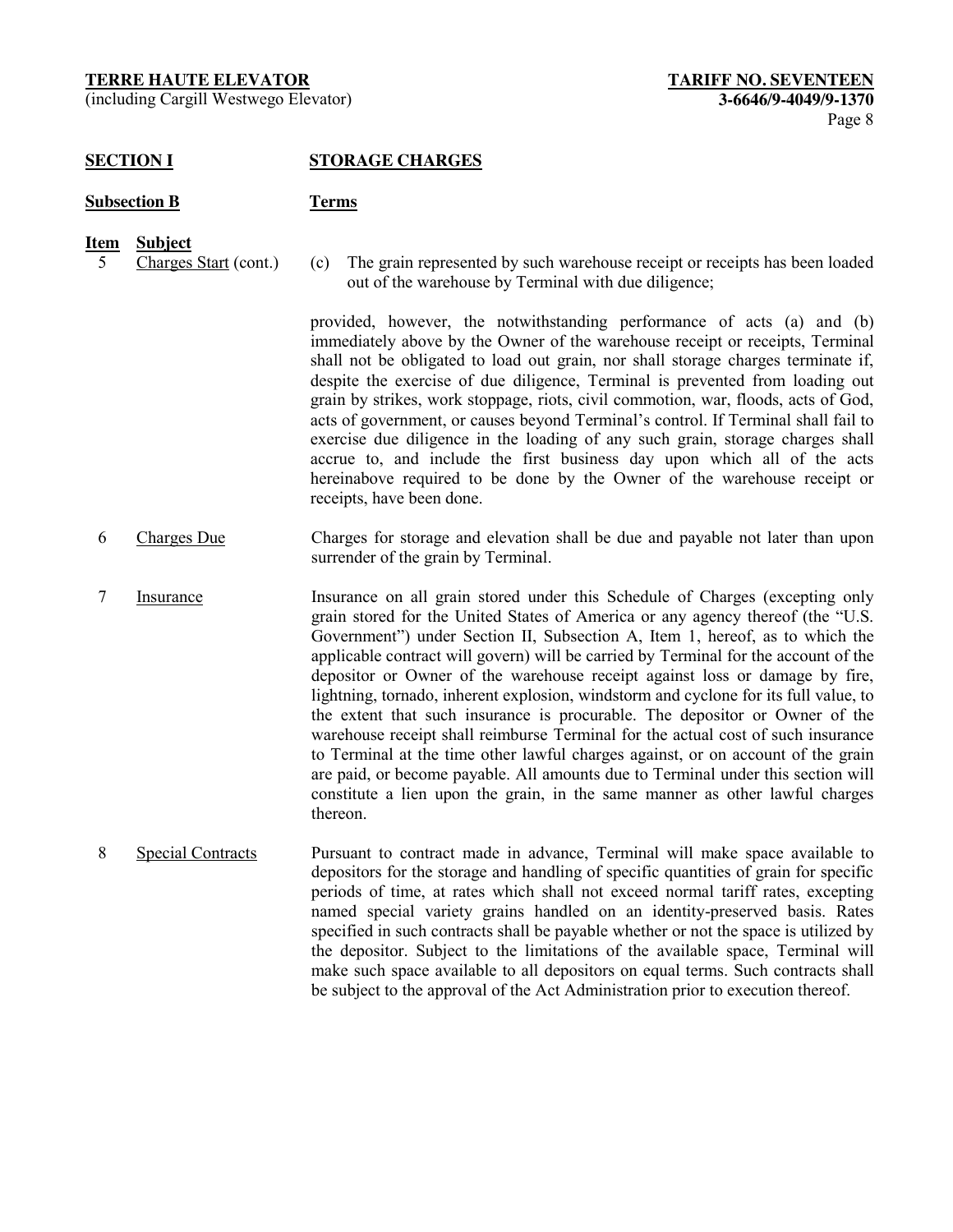(including Cargill Westwego Elevator) **3-6646/9-4049/9-1370**

# **SECTION I STORAGE CHARGES**

# **Subsection B Terms**

| Item | Subject            |                                                                                      |
|------|--------------------|--------------------------------------------------------------------------------------|
|      | <b>Act Governs</b> | All grain received is considered to be deposited for storage in accordance with the  |
|      |                    | Act, unless the Owner of the grain or their Agent requests otherwise at, or prior to |
|      |                    | the time of its request. This Tariff is subject to the Regulations for Grain         |
|      |                    | Warehouses promulgated by the Secretary under and pursuant to the Act.               |

- 10 Prepayment Terminal reserves the right to require prepayment of any charges specified in this Tariff.
- 11 Interpretation Terminal reserves the right to interpret and apply the Tariff at its own discretion.
- 12 Force Majeure Terminal will undertake to furnish all services specified in this Tariff with reasonable promptness, but is not obligated to furnish services, nor is it liable for failure to do so in the event of Government intervention, labor troubles, war conditions, civil commotion or other causes beyond the control of Terminal.

# **SECTION II OTHER CHARGES**

#### **Subsection A Government Loan Grain**

**Item Subject**

1 Contracts Terminal may enter into contracts in writing with the U.S. Government, providing for special storage and service rates lower than the storage and service rates provided herein, applicable only to grain or a commodity defined in any such contract as grain, in which the U.S. Government, contracting with Terminal as aforesaid, has an interest.

#### **Subsection B Intra-Elevator Grain Handling**

| Item | <b>Subject</b><br>Transferring | A charge of one-half cent $(1/2\phi)$ per bushel will be made for transferring.                                                                                                    |
|------|--------------------------------|------------------------------------------------------------------------------------------------------------------------------------------------------------------------------------|
|      | Mixing                         | A charge of one-half cent $(1/2\phi)$ per bushel will be made for mixing or blending<br>more than one lot or grain into one lot or grade according to the Owner's<br>instructions. |
|      | Screening                      | A charge of three cents $(3¢)$ per bushel will be made for screening grain.                                                                                                        |
|      | Fees                           | Inspection and weighing fees will be paid by the depositor or Owner of the grain,<br>except as otherwise provided herein.                                                          |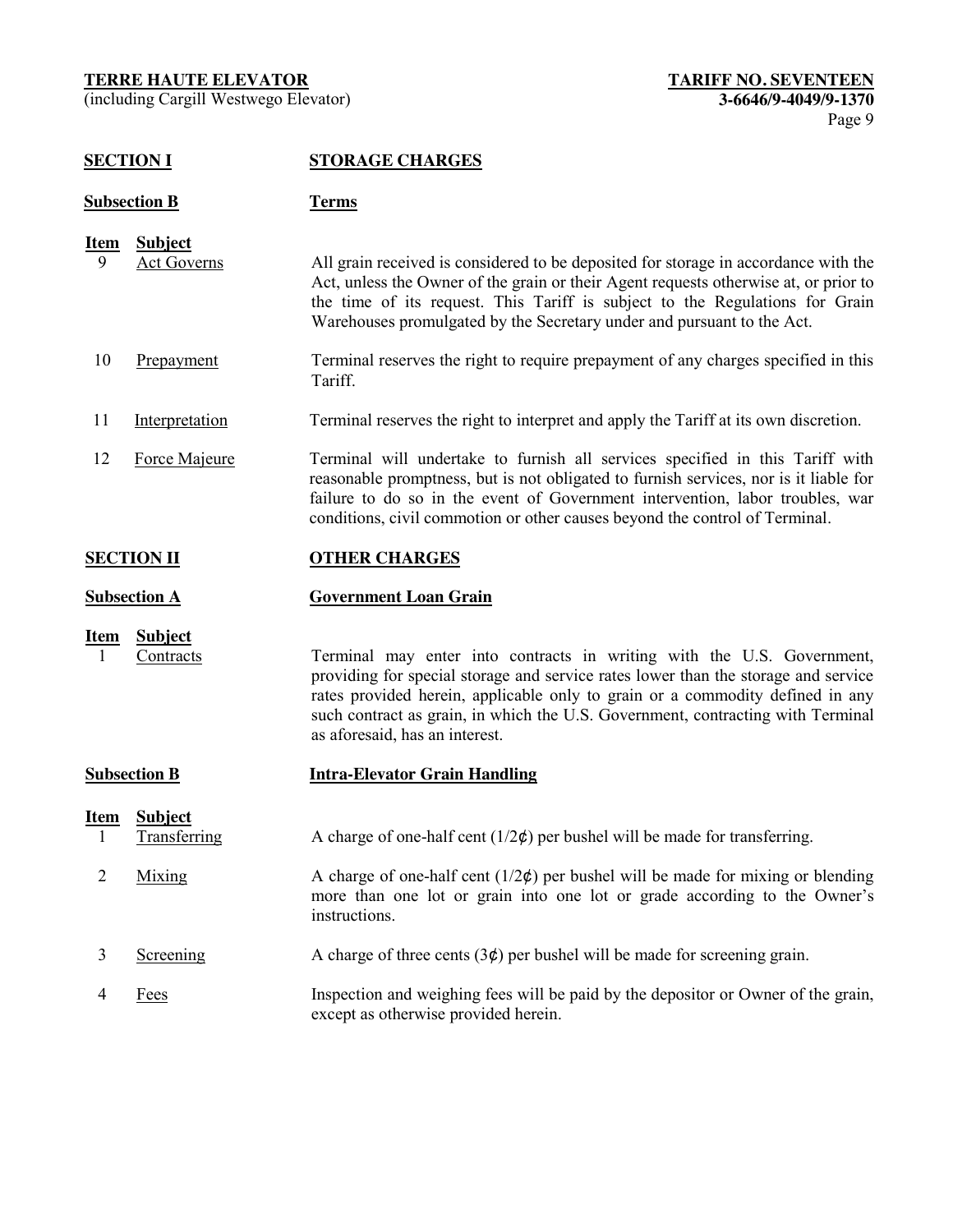(including Cargill Westwego Elevator) **3-6646/9-4049/9-1370**

# **SECTION II OTHER CHARGES**

# **Subsection C Terms**

- **Item Subject** 1 Charges Due Charges for services shall be due and payable upon their performance by Terminal.
	- 2 Sound Grain Only The charges stipulated above cover sound grain only. Charges for services not specifically provided for in this Tariff, and to grain other than sound grain, will be furnished upon application and commensurate with the extent and nature of the work involved.
- 3 Shrinkage In the case of identity-preserved grain, all loss or shrinkage in handling will be for the account of the depositor, or Owner of the grain. Terminal shall not be responsible for any decrease in the number of net bushels, or increase in dockage due to the handling of the grain.

# **SECTION III RECEIVING AND SHIPPING**

# **Subsection A Receiving**

# **Item Subject**

1 Rates A charge of seven cents  $(7¢)$  per inbound bushel will be made for unloading grain in bulk into the warehouse from covered hopper cars or barges. A charge of \$1,200.00 per barge will be assessed to the shipper for all barges with roll top covers.

| <b>Subsection B</b> |                         | <b>Shipping</b>                                                                                                                                                                                                                                                                                                                                                                                                                                                       |  |
|---------------------|-------------------------|-----------------------------------------------------------------------------------------------------------------------------------------------------------------------------------------------------------------------------------------------------------------------------------------------------------------------------------------------------------------------------------------------------------------------------------------------------------------------|--|
| <b>Item</b>         | <b>Subject</b><br>Rates | A charge of seven cents $(7¢)$ per outbound bushel will be made for loading grain<br>in bulk out of the warehouse into barges.                                                                                                                                                                                                                                                                                                                                        |  |
|                     |                         | A charge of five cents $(5¢)$ per outbound bushel will be made for loading grain in<br>bulk out of the warehouse into vessels.                                                                                                                                                                                                                                                                                                                                        |  |
|                     | Stevedoring             | The Terre Haute and Westwego Terminals will perform, or contract to perform,<br>all stevedoring services except where the grain has been purchased on FOB<br>delivery terms, in which case the vessel may contract for stevedoring services<br>with the respective facility or with third parties meeting the requirements of this<br>Tariff (See Section III, Subsection E). The vessel's Owner or Agent to contact<br>Terminal Management on qualifying stevedores. |  |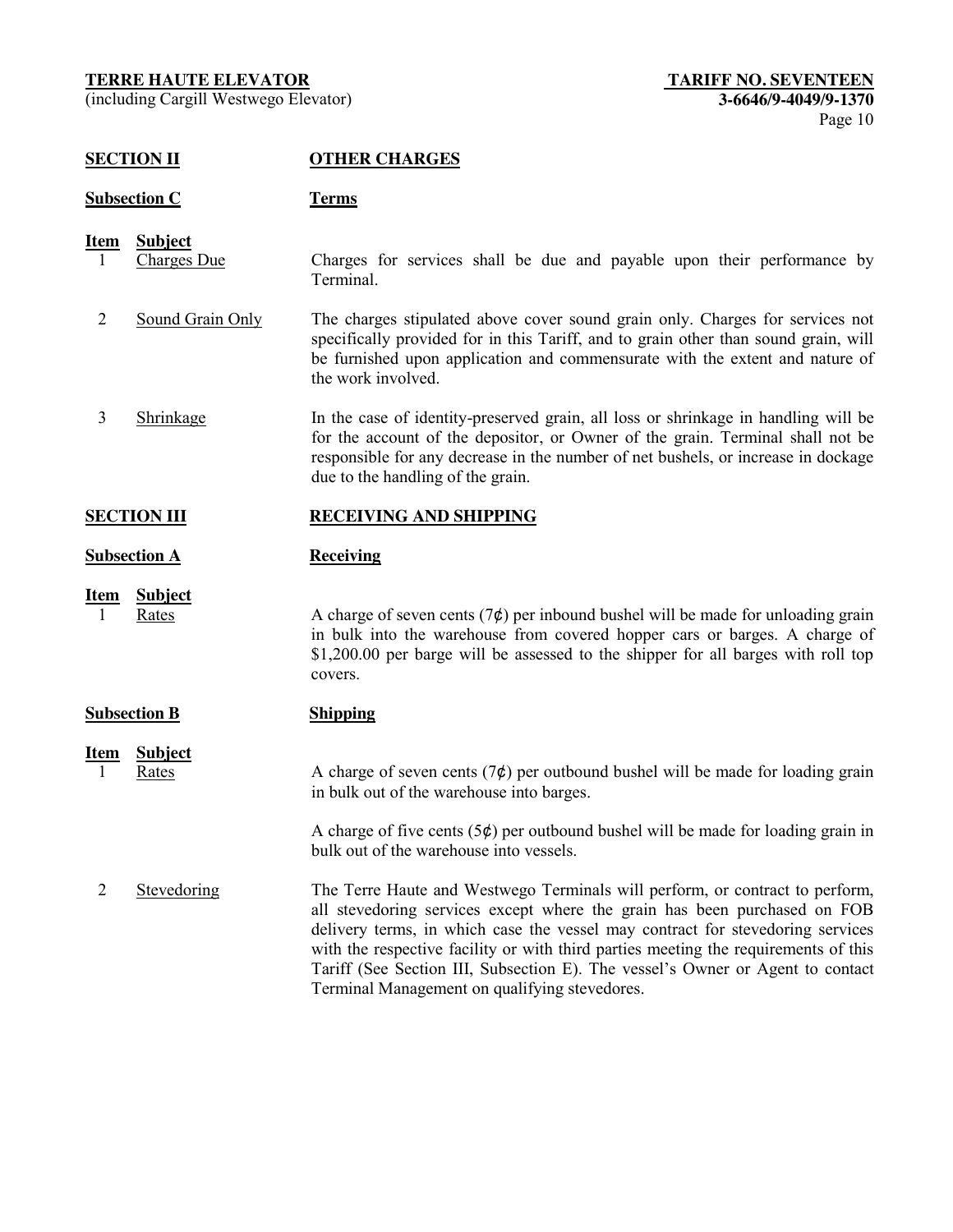(including Cargill Westwego Elevator) **3-6646/9-4049/9-1370**

# **SECTION III RECEIVING AND SHIPPING**

| <b>Subsection B</b> |                                 | <b>Shipping</b>                                                                                                                                         |                                                                                                                                                                                                                                                                                                                                                                                                                                                                                                                                                                                                                                                                                                                                                                    |
|---------------------|---------------------------------|---------------------------------------------------------------------------------------------------------------------------------------------------------|--------------------------------------------------------------------------------------------------------------------------------------------------------------------------------------------------------------------------------------------------------------------------------------------------------------------------------------------------------------------------------------------------------------------------------------------------------------------------------------------------------------------------------------------------------------------------------------------------------------------------------------------------------------------------------------------------------------------------------------------------------------------|
| <u>Item</u><br>3    | <b>Subject</b><br>Straight-Time | except Saturdays, Sundays, and holidays.                                                                                                                | Straight-time work shall be between the hours of $8:00$ a.m. and $4:00$ p.m. daily,                                                                                                                                                                                                                                                                                                                                                                                                                                                                                                                                                                                                                                                                                |
| 4                   | Holidays                        | Holidays shall be:                                                                                                                                      |                                                                                                                                                                                                                                                                                                                                                                                                                                                                                                                                                                                                                                                                                                                                                                    |
|                     |                                 | New Year's Day<br>Martin Luther King, Jr. Day<br>President's Day<br>Mardi Gras Day<br>Good Friday<br>Memorial Day<br>Independence Day<br>All Saints Day | Labor Day<br>Columbus Day<br>Veteran's Day<br>Thanksgiving Day<br><b>Thanksgiving Friday</b><br>Christmas Eve Day<br>Christmas Day<br>New Year's Eve Day<br>and any other days designated as holidays by the State of Louisiana, the U.S.<br>Government or other governmental authority having lawful jurisdiction, and all<br>holidays designated by BIMCO, which are not included above. Should any of the<br>stipulated holidays fall on a Sunday, the following Monday shall be deemed as<br>that holiday. If a holiday falls on a Saturday, it shall be observed on the preceding<br>Friday. Terminal reserves the right at its discretion, upon not less than seven (7)<br>days notice, to declare other special holidays in addition to those listed above. |
| 5                   | Overtime                        | Overtime hours shall be all those hours not included in Item 3, above.                                                                                  |                                                                                                                                                                                                                                                                                                                                                                                                                                                                                                                                                                                                                                                                                                                                                                    |
| 6                   | Possible Increase               | proportionately increased.                                                                                                                              | Overtime rates are based on, and subject to, present wage scales and working<br>conditions existing at the Terminal. In the event of an increase in such wage<br>scales, or a change in present working conditions in addition to the overtime<br>expense of operating the Terminal, the rates specified herein shall be                                                                                                                                                                                                                                                                                                                                                                                                                                           |
| 7                   | Overtime Rate                   | a new crew is used or ordered.                                                                                                                          | The overtime rate shall be \$1,400.00 per plant overtime hour. This rate shall<br>include the cost of overtime charges for the licensed grain inspectors and<br>weighing supervisors. A minimum charge of eight (8) hours shall be applicable if                                                                                                                                                                                                                                                                                                                                                                                                                                                                                                                   |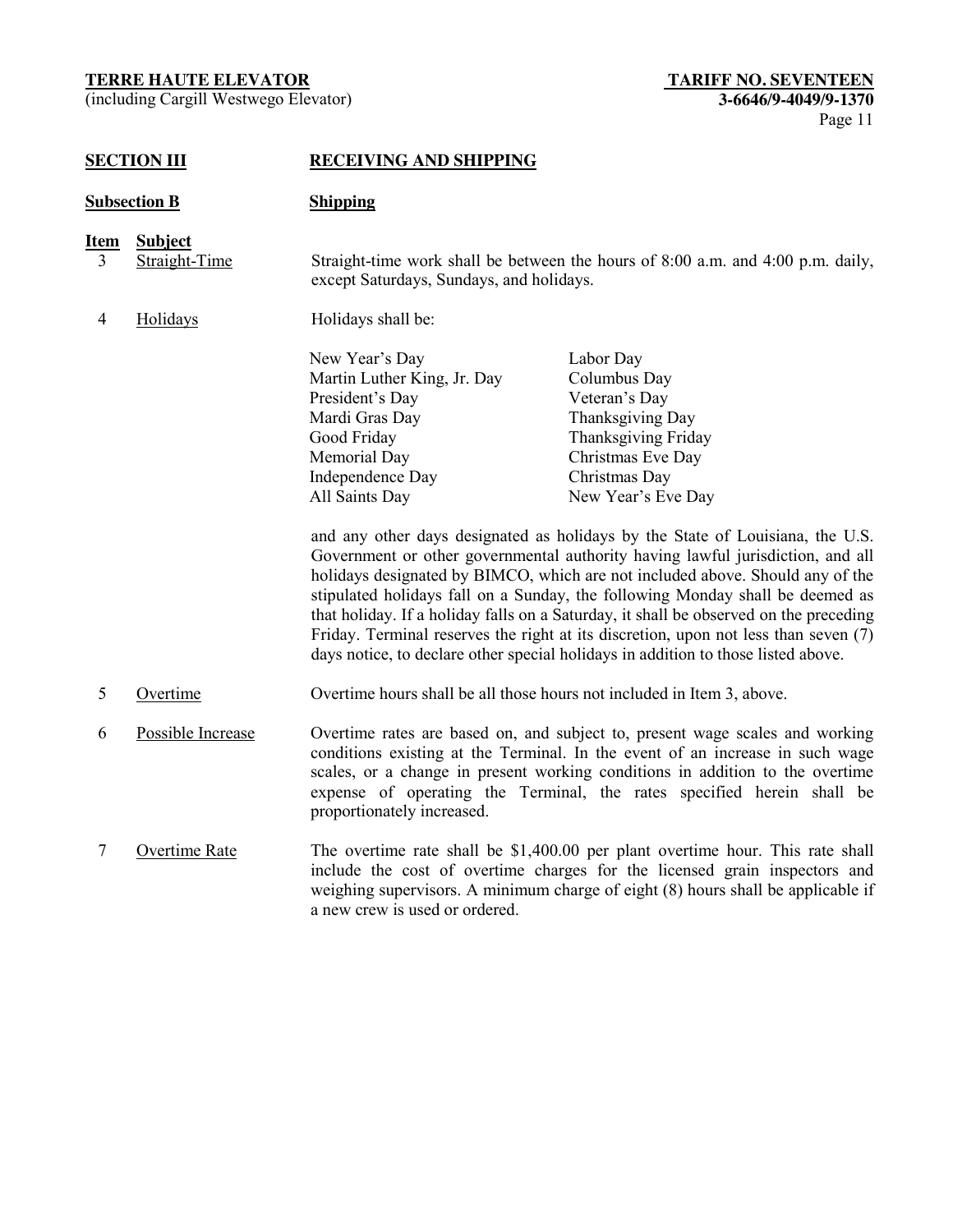(including Cargill Westwego Elevator) **3-6646/9-4049/9-1370**

# **SECTION III RECEIVING AND SHIPPING**

#### **Subsection B Shipping**

**Item Subject**

- 8 Overtime Deadline Vessels requesting overtime should do so not later than 11:00 a.m. the day proceeding a weekend or holiday.
- 9 Ordering Overtime Terminal may order a vessel to work overtime at the vessel's expense whenever:
	- (a) Other vessels are waiting to load, or
	- (b) Terminal anticipates that other vessels will be waiting to load when the overtime period in question begins, or
	- (c) The Terminal is threatened with congestion.
- 10 Overtime Includes Such expense shall include the overtime charges of the Terminal. The vessel is further obligated, at its expense, to hire the necessary labor to work such ordered overtime.
- 11 Overtime Rules Should a vessel not desire to work overtime when ordered, it shall lose its turn in favor of the next vessel, in order, that does desire to work overtime. This next vessel shall retain the berth through subsequent straight-time periods and subsequent overtime periods for which it is willing to pay overtime. The Terminal may order a vessel in berth to vacate if it refuses to pay overtime. Any vessel losing its turn shall be entitled to a berth when first available thereafter, subject to losing its turn again, as above, if unwilling to work overtime. The Terminal shall not be forced to work overtime even if requested by the vessel or their Agents.
- 12 Rain, Fog, & Other Weather-Related Delays Rain, fog, and other weather-related delays for official time keeping purposes will be kept by independent port sources, Terminal control room, stevedores, or by independent guard service employed by the Terminal.
- 13 Pollution Control Laws Vessels shall comply with all applicable air pollution law, which require that vessel operations, including but not limited to, vessel smokestack emissions, do not violate applicable air emissions limitations.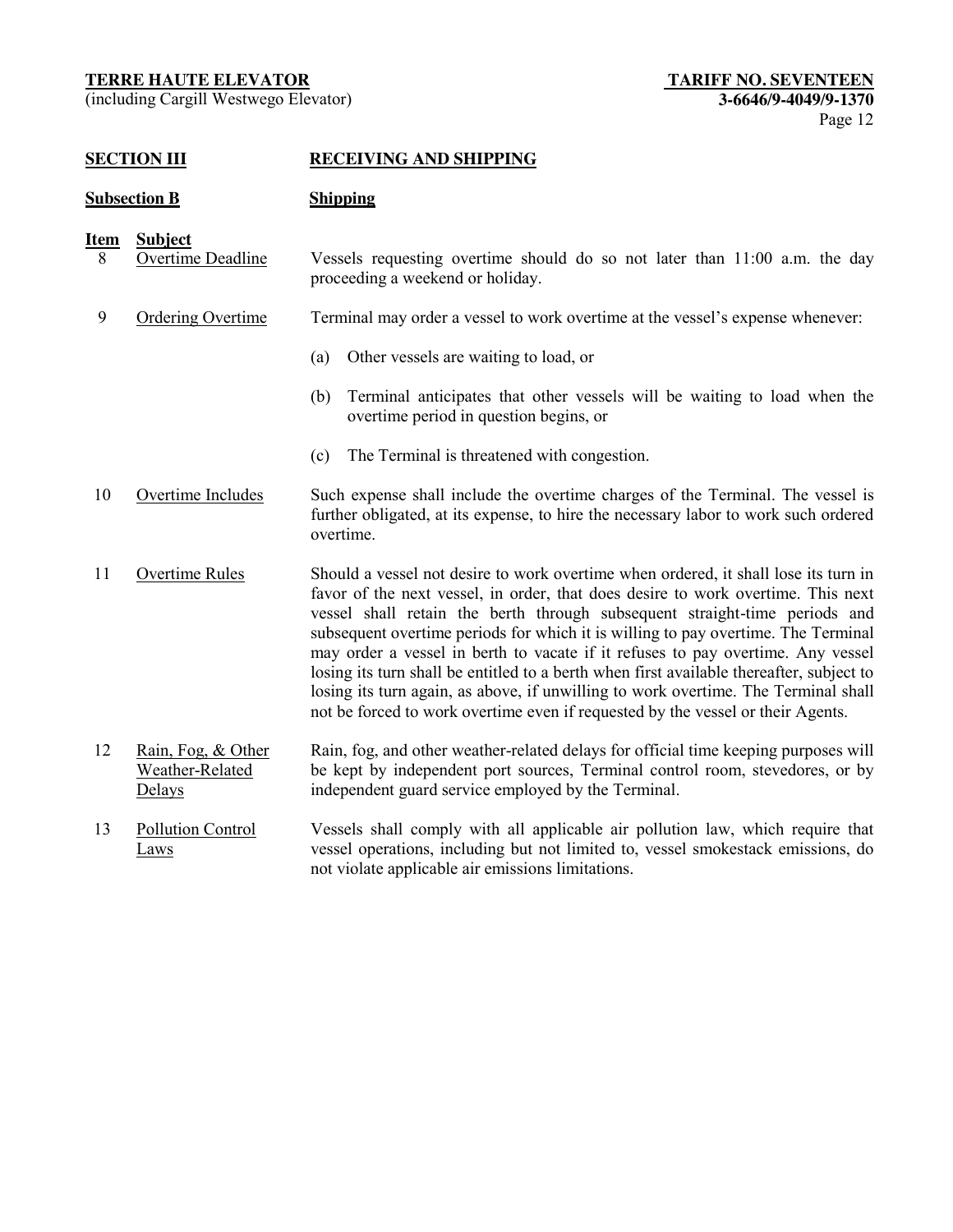(including Cargill Westwego Elevator) **3-6646/9-4049/9-1370**

# **SECTION III RECEIVING AND SHIPPING**

# **Subsection B Shipping**

**Item Subject** 14 Terminal Access Landing of helicopters on Terminal property is strictly prohibited.

- 15 Fresh Water Potable water will be supplied from shipside connections at Master's request, when available. Water will be supplied to the vessel at a charge of five dollars (\$5.00) per short ton, with a minimum charge of five hundred dollars (\$500.00) regardless of the amount supplied. The Terminal will supply the water to the wharf valves, and the vessel shall supply all lines needed to carry water from these valves to the vessel. Terminal makes no warranties concerning, and shall assume no liability for, the quality of the water supplied.
- 16 Security Fee Due to the cost of implementing and complying with the Maritime Transportation Security Act of 2002 as codified in 46 U.S.C. §§ 70101 et. seq. and the implementing regulations at 33 C.F.R. §§ 101 et. seq. Terminal will assess a security charge of \$1,700.00 per vessel calling at the Terre Haute and Westwego Terminals.

# **Subsection C Berthing Terms**

**Item Subject**

1 Berth Application All vessels intending to receive cargo at the Terminal shall, prior to loading, but after anchoring in accordance with Section III, Subsection C, Item 3, "file" (meaning, present in person) a written application for berth, in duplicate, at the office of the Terminal Management, in duplicate, on forms supplied by Terminal. By filing the berth application, the vessel represents and warrants at the time of filing (as set forth in the berth application) that the vessel:

- (a) Is duly entered with United States Custom and Border Protection;
- (b) Has certificates showing that its cargo handling gear, if any, meets the gear certification requirements of 29 C.F.R. §§ 1918 et. seq. (Safety & Health Regulations for Longshoring);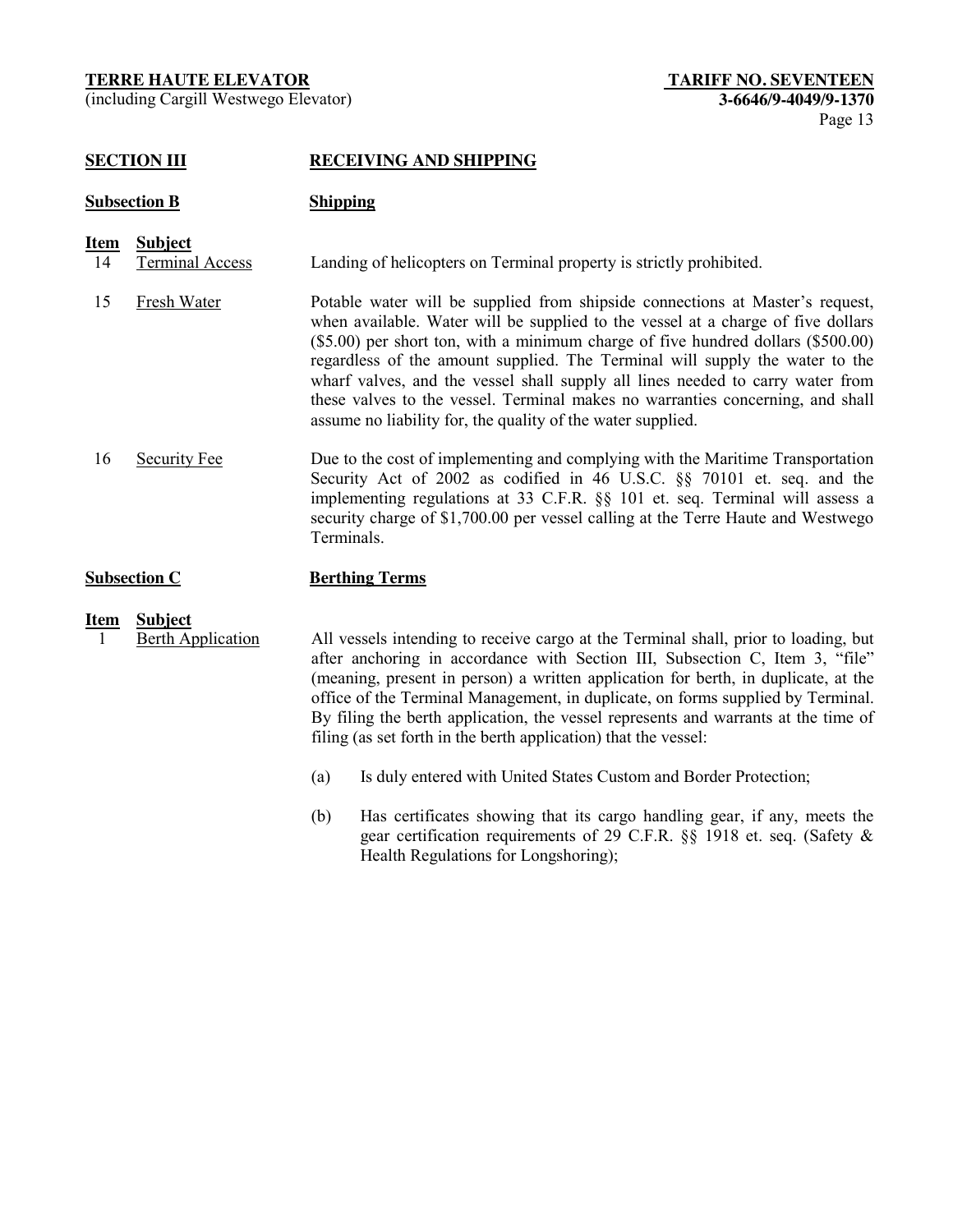(including Cargill Westwego Elevator) **3-6646/9-4049/9-1370**

#### **SECTION III RECEIVING AND SHIPPING**

# **Subsection C Berthing Terms**

| Item | <b>Subject</b>           |
|------|--------------------------|
|      | <b>Berth Application</b> |
|      | (cont.)                  |

- (c) Is accepted under the charter party of the charterer, or alternatively have permission from the charterer to commence loading prior to formal acceptance;
	- (d) Is in compliance with the vessel security requirements of the Maritime Transportation Security Act of 2002 as codified in 46 U.S.C. §§ 70101 et. seq. and the implementing regulations at 33 C.F.R. §§ 101 et. seq;
	- (e) Is, at the time of filing this berth application, anchored at the location set forth in Section III, Subsection C, Item 3 below, is ready in all respects to load the intended cargo and has tendered a written, valid Notice of Readiness.

Applicant agrees that the vessel will defend, indemnify, and reimburse Terminal for and against any claim, suit, or loss Terminal may suffer as a result of a breach of any of these warranties or as a result of the acts or omissions of the applicant, or the applicant's Agents, contractors, or invitees.

2 Legal Effect Upon vessel's filing, in duplicate, of the berth application, and upon Terminal's acceptance thereof, a contract shall have been entered into between Terminal and the vessel, pursuant to which the parties agree that they shall be bound by the terms and conditions set forth in this Tariff.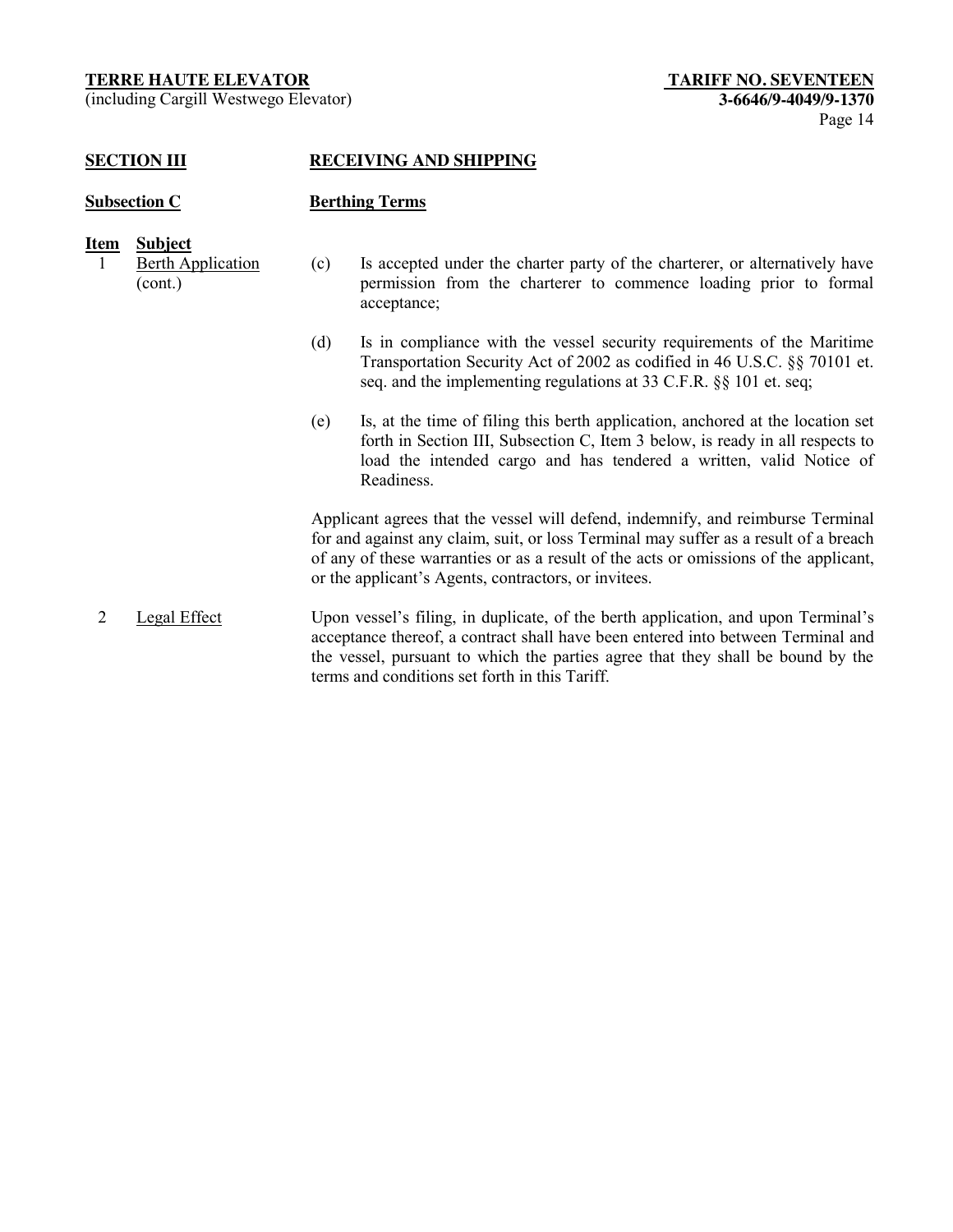(including Cargill Westwego Elevator) **3-6646/9-4049/9-1370**

# **SECTION III RECEIVING AND SHIPPING**

#### **Subsection C Berthing Terms**

- **Item Subject**
	- 3 Anchorage **Requirements**

A vessel desiring berth at the Westwego or Terre Haute Terminals must, prior to filing its berth application (per Section II, Subsection C, Item 1, above), anchor at the nearest anchorage to the intended Elevator within the following respective areas (each area, an "Anchorage Range"), and state its anchorage position on the berth application:

| <b>Intended Elevator</b> | <b>Anchorage Area</b>                      |
|--------------------------|--------------------------------------------|
| Terre Haute              | Grandview Anchorage/Bonnet Carre Anchorage |
| Westwego                 | Kenner Bend Anchorage/12 Mile Anchorage    |

If no anchorage in the applicable Anchorage Range is available, then the vessel may file its berth application while anchored at the next closest available anchorage to the intended Terminal. As soon as an anchorage in the applicable Anchorage Range becomes available, the vessel must shift to such newly available anchorage (and will be responsible for any and all shifting costs).

Vessels electing to file from an anchorage above the respective Terminal but within that Terminal's Anchorage Range, will be responsible for any and all shifting costs.

In the event a vessel fails to comply with these requirement (a "noncompliant vessel"), and another vessel or vessels, although filed later, are anchored at the closest anchorage available in the applicable Anchorage Range (each a "compliant vessel"), then Terminal may, at its discretion, bypass the noncompliant vessel if, in Terminal's judgment, loss of berth time may be avoided thereby.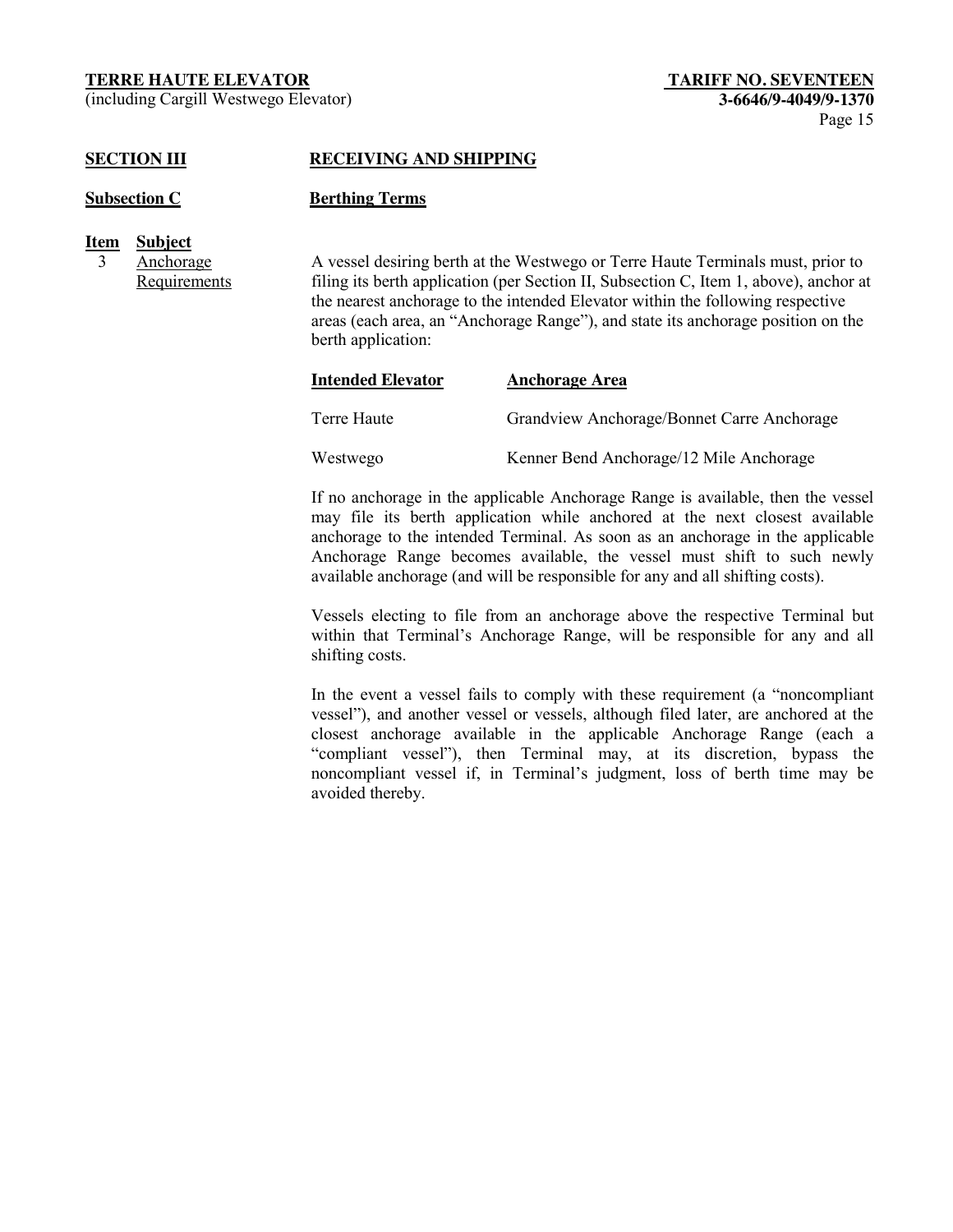(including Cargill Westwego Elevator) **3-6646/9-4049/9-1370**

#### **SECTION III RECEIVING AND SHIPPING**

#### **Subsection C Berthing Terms**

- **Item Subject**
	- 4 Dead Berth Charge In the event a vessel is ordered to berth and does not arrive within three (3) hours from the time of the order, the vessel shall be liable for a dead berth charge of \$7,500.00 for each hour or fraction thereof that the berth remains unoccupied by the vessel or a substitute vessel (the "Dead Berth Charge"). Terminal may call a substitute vessel to the berth when, in Terminal's discretion, it has reasonable grounds to believe that the vessel called will not be able to moor in berth within the three (3) hour period after the initial order or, in Terminal's discretion, within a reasonable period after the end of the three (3) hour period. The Dead Berth Charge applies notwithstanding the reason for the delay, whether due to river current, or river bottom conditions, or any other event or cause, even if the event or cause is beyond the vessel's control. Terminal makes no warranty concerning the safety of any anchorage, including any anchorage in the anchorage areas identified in Section III, Subsection C, Item 3, above. This Dead Berth Charge is intended to compensate the elevator for time lost in operating and elevating goods. As actual damages incurred for time lost are substantial, but difficult to determine for any hour of time lost, the Dead Berth Charge is assessed as liquidated damages.
	-
	- 5 Berth Assignment (a) Except as otherwise provided in this Tariff, vessels shall be assigned a berth in the chronological order in which all the following have been filed at (meaning delivered in person) and accepted by the office of the Terminal Management, thereby establishing loading order:
		- (1) The original berth application described in Section III, Subsection C, Item 1, above;
		- (2) A Certificate of Readiness or Certificate of Cleanliness, which ever applies, issued by the local National Cargo Bureau, Inc. (NCB) representative showing vessel's readiness to load in all compartments, and specifying the exact location of all bins and feeders. Any change in a vessel's Certificate of Readiness, or Certificate of Cleanliness, after filing, may result in vessel's loss of position in loading sequence. Should this occur after berthing, Terminal may require the vessel to vacate the berth at the vessel's expense;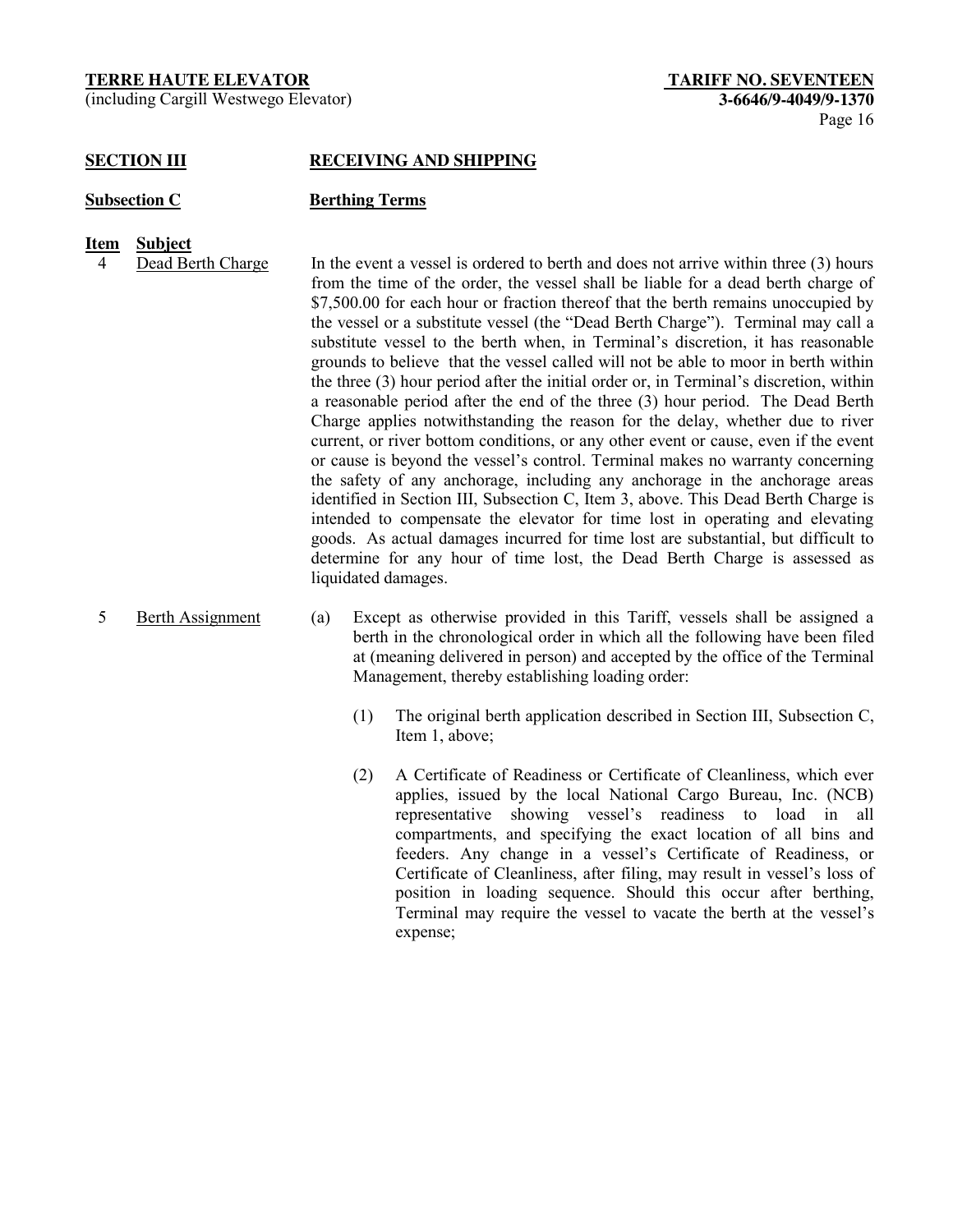(including Cargill Westwego Elevator) **3-6646/9-4049/9-1370**

# **SECTION III RECEIVING AND SHIPPING**

# **Subsection C Berthing Terms**

# **Item Subject**

- 5 Berth Assignment (cont.)
- (3) An Official Stowage Examination Certificate issued by FGIS, New Orleans Field Office at Destrehan, Louisiana. All such certificates must certify that all cargo compartments are free of insect infestation and objectionable odor, and are clean, dry, and fit for the intended cargo;
- (b) Notwithstanding the foregoing:
	- (1) If a vessel is allowed to berth for its initial USDA and NCB inspections and the vessel fails one or both inspections in berth, lay time will not commence. Vessel must re-file its berth application, USDA Stowage Examination Certificate and/or NCB Certificate of Readiness or NCB Certificate of Cleanliness, and Terminal Management may, at its discretion, order vessel to vacate the berth and impose the Dead Berth Charge.
	- (2) If a vessel has passed inspection at anchorage and subsequently fails USDA inspection at berth (considered the final governing inspection), lay time will be suspended until the problem is rectified. If the problem is not rectified to Terminal's satisfaction from time of rejection, Terminal may cancel the vessel's filing and/or order the vessel to vacate the berth. The vessel must then re-file with the Terminal and take a position in the Terminal line-up based upon the new filing time.
- (c) The documents described in Section III, Subsection C, Items 1-5 above, that are to be filed with the Terminal, must be presented and filed in person simultaneously at the office of the Terminal Management between the hours of 9:00 a.m. and 4:00 p.m. Monday through Fridays (local load port time), and between 9:00 a.m. and 12:00 noon on Saturdays (local load port time). Sundays and holidays as described in this Tariff are excluded as filing days Work papers are not acceptable substitutes for the documents required to be filed.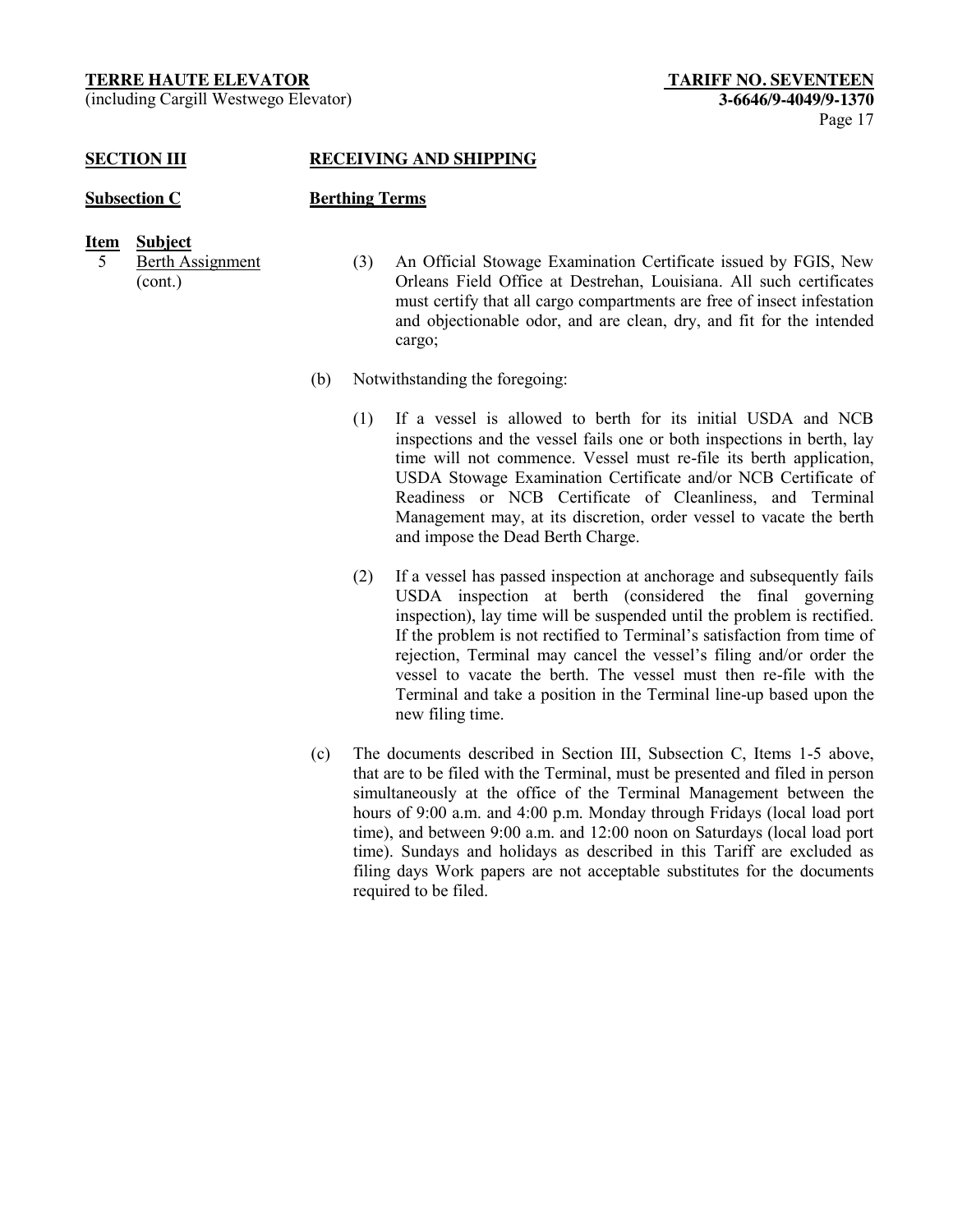(including Cargill Westwego Elevator) **3-6646/9-4049/9-1370**

#### **SECTION III RECEIVING AND SHIPPING**

#### **Subsection C Berthing Terms**

**Item Subject**

5 Berth Assignment

(cont.)

(d) If a vessel has to wait for a loading berth in excess of seven (7) days, the vessel may, at the discretion of the Terminal, be required to be re-inspected and passed entirely by the inspection service performing the initial inspections for USDA Stowage Examination Certificate and/or the NCB Certificate of Readiness or NCB Certificate of Cleanliness. Vessel's original position in the Terminal lineup will be maintained if vessel passes all inspections. In the event the vessel fails to pass, the vessel retains the right to berth at the next available time after passing, subject to all other provisions of this Tariff and/or NCB Certificate of Readiness or NCB Certificate of Cleanliness.

(e) Further, Terminal has the right to assign any vessel to load at its Liquids Terminal berth in Terre Haute, Louisiana, and to load such vessel using a floating crane rig or by any other means. Any such vessel loading at the Liquids Terminal berth in Terre Haute, Louisiana, at the direction of Terminal is subject to all terms and conditions of this Tariff.

- 6 Stowage Plans At the time the berth application for the vessel is filed with the Terminal, the Vessel Agent of record will file with the office of the Terminal Management, a copy of the International Tonnage Certificate, a copy of the final stowage plan for the vessel as approved by the Master ("Stowage Plan"), and a copy of the NCB Grain Stability Calculation, Ship and Cargo Calculations, Fuel and Water Calculation, Heeling Moment Calculation, Stability Summary, and Loading Sequence Forms. The Stowage Plan shall show the quantities of all commodities to be loaded in the individual compartments, and shall include information as to slack holds, whether additional cargo is to be loaded in holds used at other facilities, and whether separations will be required. The Stowage Plan must also indicate the need for bundling or strapping and must comply with Section III, Subsection C, Item 24 Fumigation of this Tariff. Any changes to the Stowage Plan made after filing must be approved by the Master and NCB. Such changes and approvals must also be provided to and approved by the office of the Terminal Management, in writing. In the event of a change to the Stowage Plan after filing, a \$3,500.00 Stowage Plan Change Charge may be charged to the vessel and due in accordance with this Tariff. Any delays or increased costs to Terminal resulting from a change to the Stowage Plan after filing, and not otherwise covered by this Tariff, may also will be charged to the vessel.
- 7 Terminal May Change Turn Terminal, in its sole discretion, may change the turn of vessels whether berthed or not, or assign a berth to vessels passed in specific compartments, when confronted by an urgent need to receive or ship a particular grade or kind of grain or when, in its judgment, conditions at the dock or in the Terminal will be facilitated thereby.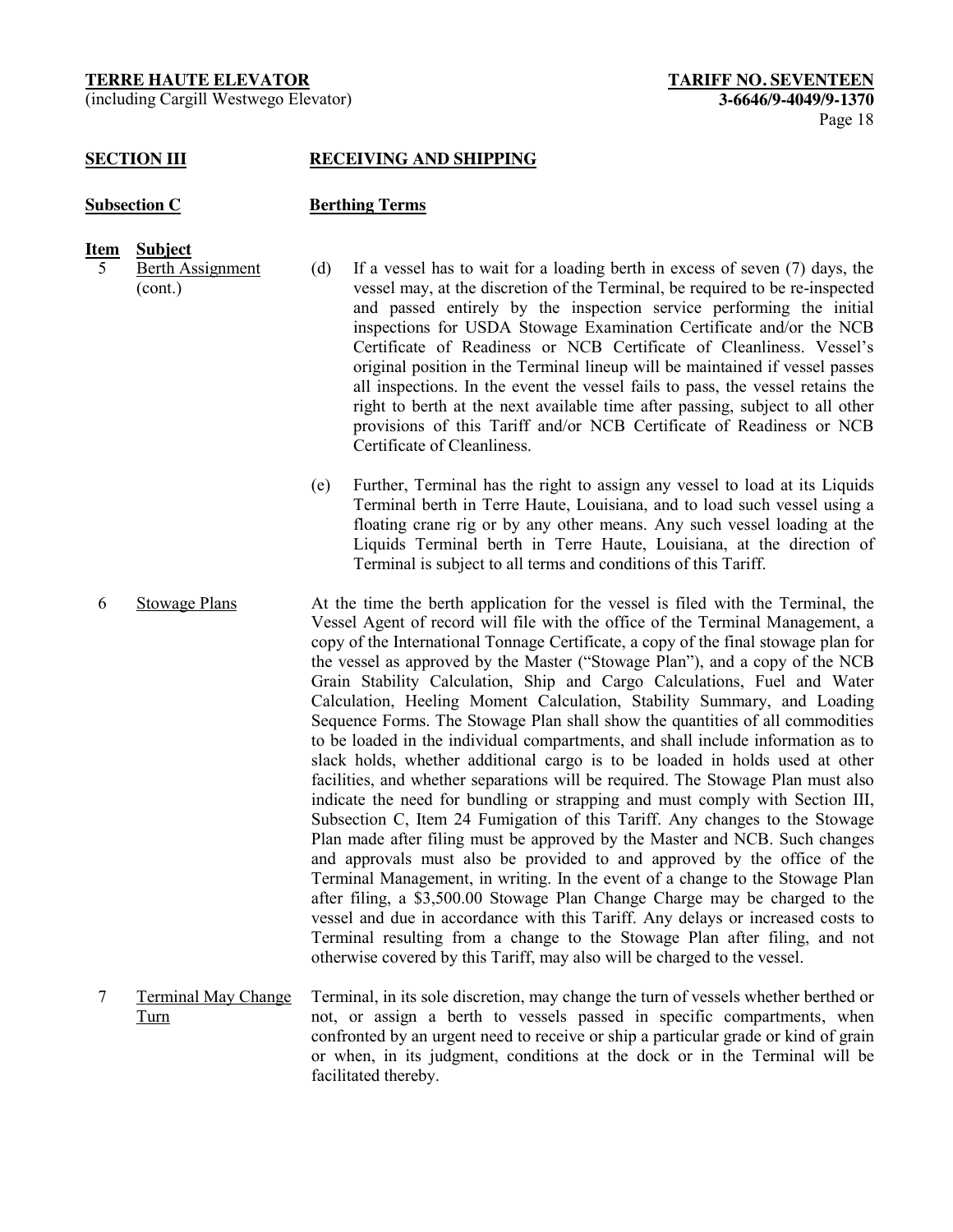(including Cargill Westwego Elevator) **3-6646/9-4049/9-1370**

#### **SECTION III RECEIVING AND SHIPPING**

#### **Subsection C Berthing Terms**

- 
- **<u>Item Subject</u>**<br>8 Notice to Terminal 8 Notice to Terminal After filing at the Terminal, the vessel must inform Terminal Management immediately if any event renders the vessel not ready for loading in all respects, or not able to come to berth when called. This shall include, but is not limited to, bunkering, repairing, U.S. Coast Guard restrictions, vessel class issues, etc. If vessel fails to notify Terminal Management of such event, and the vessel is not able to come to berth when called, Terminal, in its discretion, may change the vessel's position in the loading sequence, cancel its filing, suspend lay time, and/or impose the Dead Berth Charge, as described above.
	- 9 Strikes If a strike or other labor disturbance involving a vessel at berth or waiting for berth (whether by the vessel's crew or otherwise) will, in Terminal's judgment, tie up or impede operations at the dock, Terminal may order such vessel out of berth or refuse to accept it at the berth.
- 10 Vacate the Berth At any time, Terminal may order any vessel in berth to vacate the berth as provided in any other part of this Tariff, or if in Terminal's opinion: (i) weather conditions warrant, with the berth to remain vacated- until such time as Terminal deems weather conditions to have sufficiently improved to permit the vessel to return to berth: (ii) vessel is not continuously ready to receive grain at a full normal rate throughout the entire time in berth; or (iii) vessel is unable or refuses to load, for any reason whatsoever. In such event, Terminal will notify the vessel to vacate the berth. Vessel must vacate the berth within three (3) hours of its receipt of such notice. If vessel fails or refuses to vacate when so ordered for whatever reason, Terminal shall be entitled to charge and recover as liquidated damages \$7,500.00 per hour for each hour, or fraction thereof, commencing three (3) hours after vessel's receipt of the notice to vacate, until vessel leaves berth regardless of intervening circumstances of any nature. Appropriate officers and crew shall be maintained on board at all times to enable vessel to leave the berth. Any expenses incurred in vacating and re-berthing will be for the vessel's account. The parties agree that this amount represents a minimum estimate of damages to Terminal because of the failure or refusal to vacate. This charge shall not constitute a waiver by Terminal of the greater actual damages it may sustain as a result of the vessel's failure or refusal to vacate. Such failure or refusal to vacate shall constitute a trespass entitling Terminal to compel removal from the berth.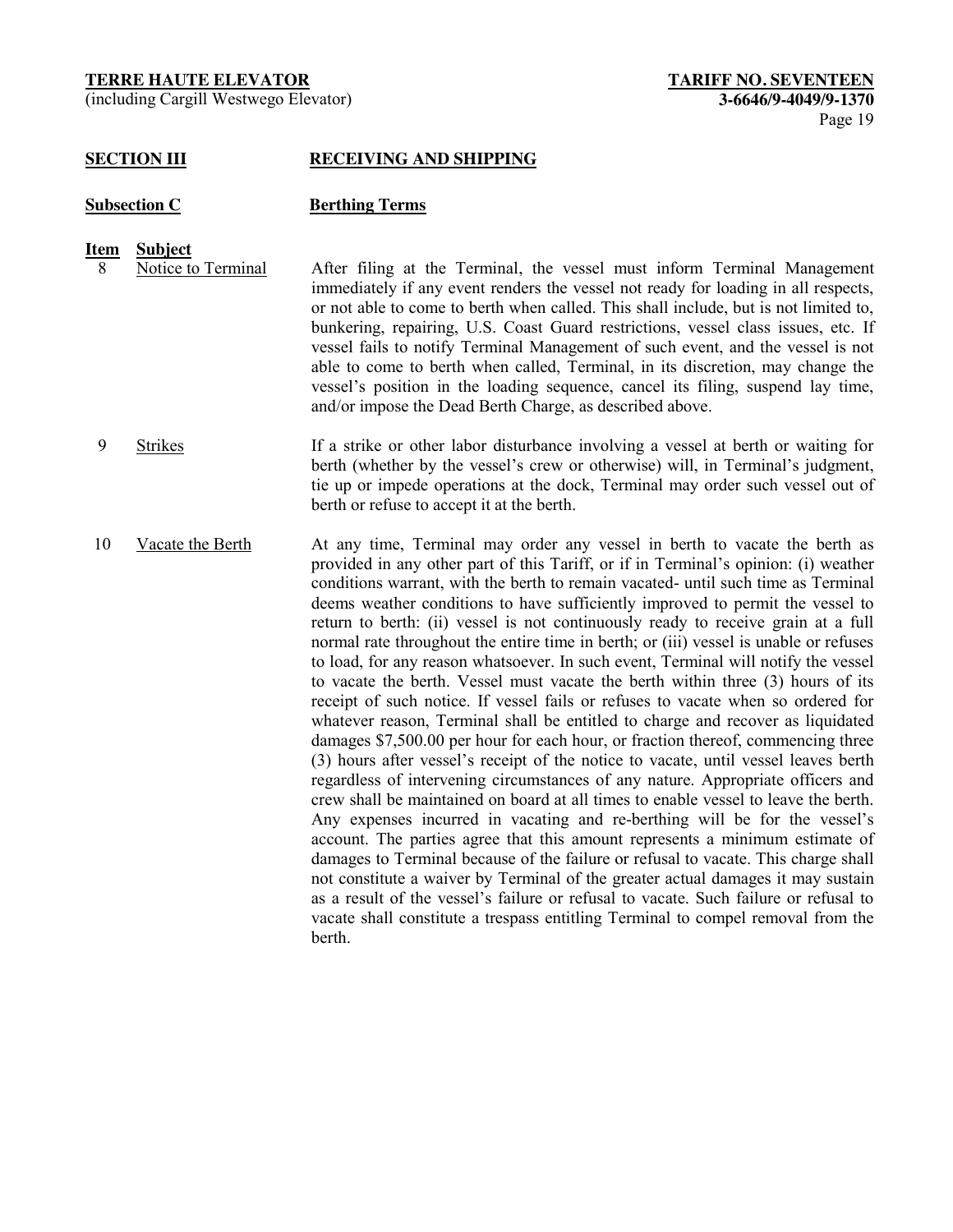(including Cargill Westwego Elevator) **3-6646/9-4049/9-1370**

#### **SECTION III RECEIVING AND SHIPPING**

# **Subsection C Berthing Terms**

# **Item Subject**

- 11 Restrictions Terminal Management must be informed if any vessel is under any restrictions including the control or arrest by the U.S. Coast Guard or any other government entity. Depending on circumstances, vessels may not be considered load ready in all respects and may be required to suspend lay time or re-file with the Terminal as circumstances dictate. Terminal Management will be the sole judge of the course of action to be pursued.
- 12 Gangway, Lights, Crew Upon berthing, vessels shall immediately and at all times provide a safe and adequate gangway from the vessel to the dock, adequate lighting equipment, rodent control shields on all mooring lines, and safe and clear deck access free from dunnage, and appropriate officers and crew aboard to permit receipt of cargo at any time of the day or night, including Saturdays, Sundays, and holidays. Failing this, Terminal may order the vessel to vacate the berth.
- 13 Liability Terminal shall not be liable for demurrage, damages for delay, detention, or loss of dispatch time incurred by any other party for any cause, other than caused where caused solely and directly by the negligent acts of Terminal; nor shall Terminal be in any way liable for losses, costs or expenses related to or arising out of Terminal's insistence on, or adherence to, any provisions in this Tariff.
- 14 Losses and Damages Terminal assumes no responsibility whatsoever for marine or other types of losses or damages to vessel or their contents during berthing, or while vessels are moored at the loading berth, loading, or awaiting loading instructions, except to the extent such losses or damages result solely and directly from the negligence of Terminal.
- 15 User Liability A "user" of the Terminal for purposes of this Tariff includes, but is not limited to, vessel Owner and its employees (including the Master and crew), Agents, representatives, guests, invitees, and contractors retained directly or indirectly by vessel for any purpose including, but not limited to, the supplying, servicing, repairing, inspecting, or surveying of the vessel or cargo.

All users of the Terminal, including without limitation the Master, officers, and crew of any vessel and their Agents and representatives, must comply with all Terminal rules and policies, including, but not limited to, rules and policies concerning safety, security, and the maintenance of a harassment-free work environment. These policies are available for inspection or copying at the Terminal offices.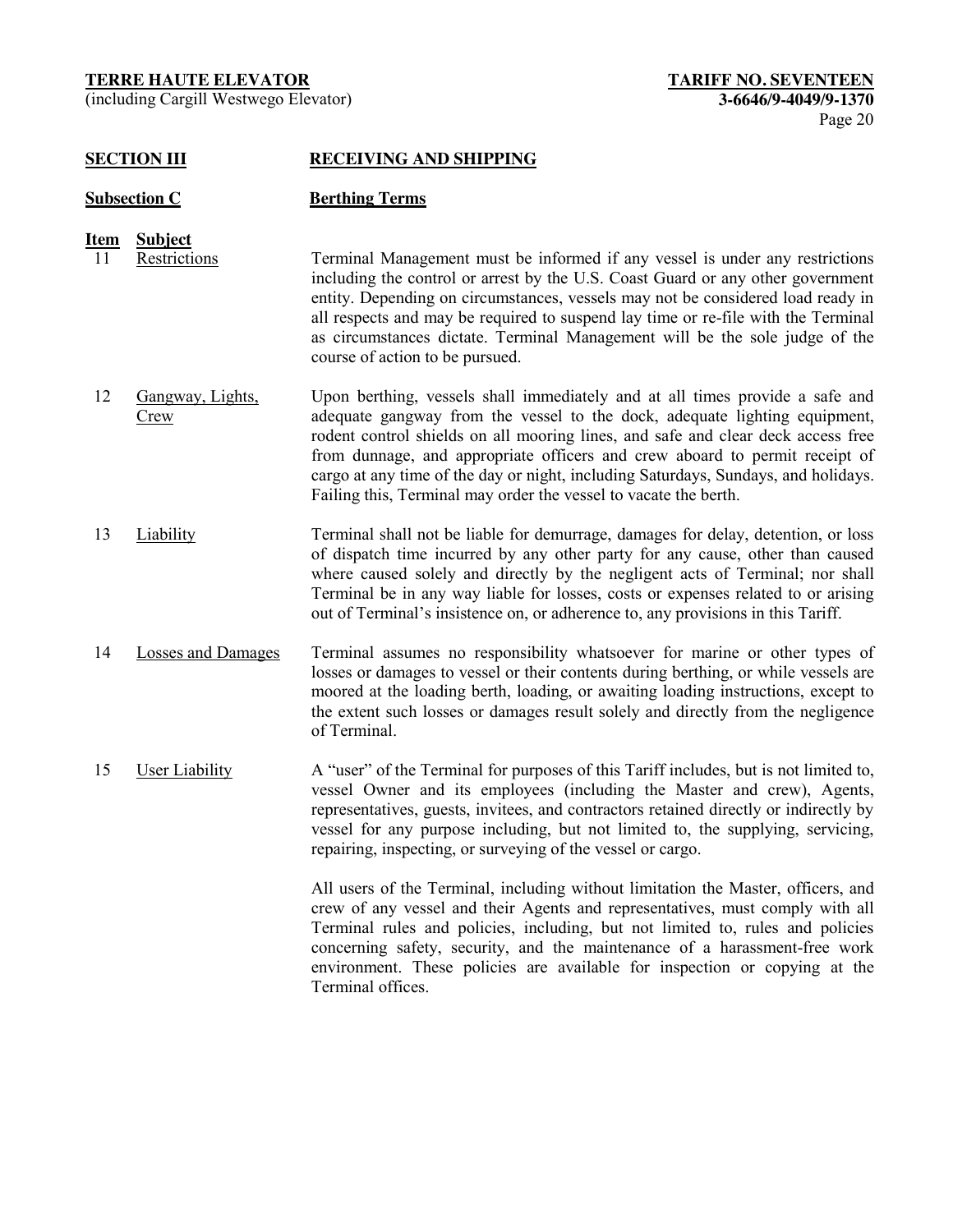(including Cargill Westwego Elevator) **3-6646/9-4049/9-1370**

#### **SECTION III RECEIVING AND SHIPPING**

# **Subsection C Berthing Terms**

# **Item Subject**

15 User Liability (cont.)

Any user causing damage to or destruction of Terminal's property or equipment shall be liable for the cost and expenses of restoration, replacement, repair, and any loss of revenue to Terminal caused thereby. Terminal reserves the right to repair, contract for same, or otherwise cause to be repaired, any and all damages, at the expense of the user.

Vessel Owner will indemnify, defend and hold harmless Terminal, its successors and assigns, and its employees, Agents, directors, officers, representatives and affiliates, from and against all losses, liabilities, damages, claims, suits, fines, penalties, costs or expenses (including but not limited to attorneys' fees and court costs), or injuries (or death) to any persons or property arising out of or resulting from: (i) the acts or omissions of any user; (ii) the use of, occupancy, and/or presence upon the Terminal facility by any user; (iii) the breach by any user of any obligation or covenant contained in this Tariff, including the failure of any user to comply with the Terminal policies and procedures; and/or (iv) any user's negligence, misconduct, illegal activity, or failure to observe applicable laws or regulations. Notwithstanding the foregoing, Vessel Owner shall not be responsible for losses resulting solely and directly from the negligence of Terminal.

- 16 Fire Signal In the event of fire occurring on board any vessel while in berth, such vessels shall sound five (5) prolonged blasts of the whistle or siren as an alarm, indicating fire on board or at the berth to which the vessel is moored. Such signal shall be repeated at intervals to attract attention, and is not a substitution, but may be used in addition, to other means of reporting a fire.
- 17 Shifting Costs Shifting costs for coming in and out of berth, occasioned at the berth in order to receive cargo, whether under the provisions set forth above or otherwise, shall be at the vessel's expense. During all docking and undocking operations, shifting in berth, or during the course of loading operations, the vessel shall provide adequate tug service in accordance with tug service provisions (Section III, Subsection D) to insure that no undue hazard is caused to Terminal's facility.
- 18 Payment Terms are automated clearing house ("ACH") or cash (with Terminal's consent), with all charges being due and payable as they accrue. Vessel, directly or through its local Agent of record, is responsible for depositing with the Terminal or its business office, a sum determined by Terminal for estimated services including, but not limited to, dockage, linehandling and tug service. If such deposit is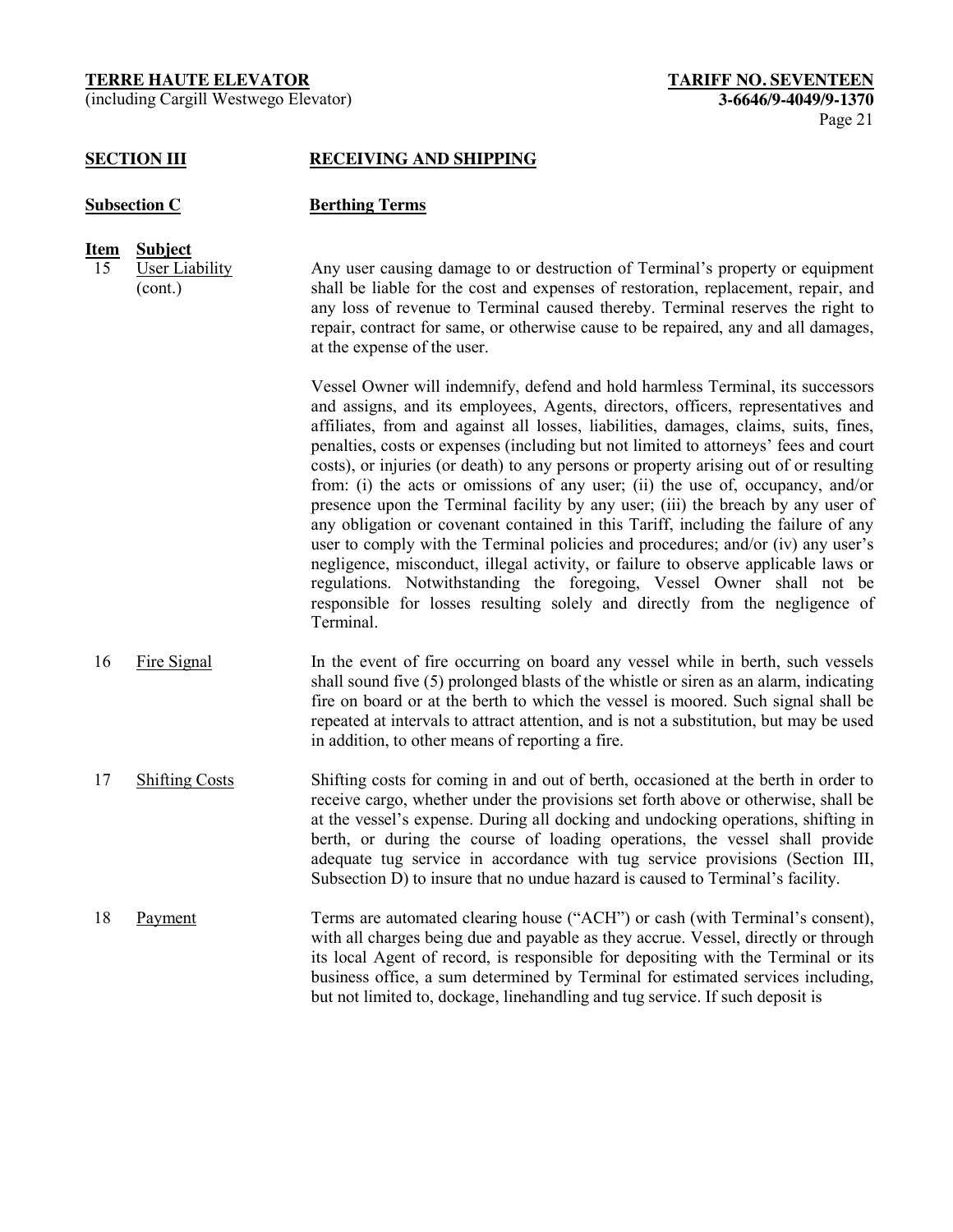(including Cargill Westwego Elevator) **3-6646/9-4049/9-1370**

#### **SECTION III RECEIVING AND SHIPPING**

| <b>Subsection C</b> |                                      | <b>Berthing Terms</b>                                                                                                                                                                                                                                                                                                                                                                                                                                                                                                                                                                                                                                                                                                                                                                                                                                                                                                                                               |
|---------------------|--------------------------------------|---------------------------------------------------------------------------------------------------------------------------------------------------------------------------------------------------------------------------------------------------------------------------------------------------------------------------------------------------------------------------------------------------------------------------------------------------------------------------------------------------------------------------------------------------------------------------------------------------------------------------------------------------------------------------------------------------------------------------------------------------------------------------------------------------------------------------------------------------------------------------------------------------------------------------------------------------------------------|
| Item<br>18          | <b>Subject</b><br>Payment<br>(cont.) | not made, Terminal reserves the right to bypass the vessel with the next available<br>vessel until such time as the above requirement is met. All charges in excess of<br>the deposit are due and payable upon completion of vessel loading. All charges in<br>excess of the deposit shall be refunded promptly after completion of loading and<br>vessel having vacated the berth. If payment of the vessel obligations is not made<br>within thirty (30) days after invoicing date, interest from invoice date will be<br>charged at the New York prime rate plus one percent $(1\%)$ , but not to exceed the<br>maximum rate allowed in this State for obligations incurred under written<br>contracts. The responsibility for the payment of all charges shall be that of the<br>local Agent of record for the vessel. The Terminal reserves the right to deny use<br>of the facility to those failing to comply with payment requirements, as stated<br>above. |
| 19                  | <b>Fitting Operations</b>            | Vessel loading will not be permitted to engage in fitting operations, including                                                                                                                                                                                                                                                                                                                                                                                                                                                                                                                                                                                                                                                                                                                                                                                                                                                                                     |

- strapping or bundling, while in berth. In the event a vessel must be partially loaded before all such operations can be completed, the vessel will be required to vacate the berth and return after completion of fitting operations, with all shifting expenses for the account of the vessel Owners. Vessels requiring strapping or bundling must advise the Terminal at filing of berth application, and present a stowage plan illustrating same.
- 20 Tankers & Bulk Ore Carriers, Oil Bulk Ore Carriers In addition to the USDA Stowage Examination Certificate and NCB Certificate of Readiness, or NCB Certificate of Cleanliness, whichever applies, all tankers and Bulk Ore Carriers, or Oil Bulk Ore Carriers presenting themselves to load at the Terminal, must also obtain USDA Certificates showing that all compartments are ready for loading, and a Gas Free Certificate showing that it is completely free of petroleum odor.

Should the vessel be delayed in loading due to congestion/delays at the Terminal between the time of filing a berth application and the time when berth becomes available, new USDA and/or NCB certificates will be required prior to the vessel being permitted to dock and commence loading.

Thereafter, if loading operations should cease, or be interrupted due to petroleum odor emanating from the vessel or vessel's compartments, or due to any other reason attributable to the condition of the vessel or its suitability to receive grain or oil, vessel will forthwith: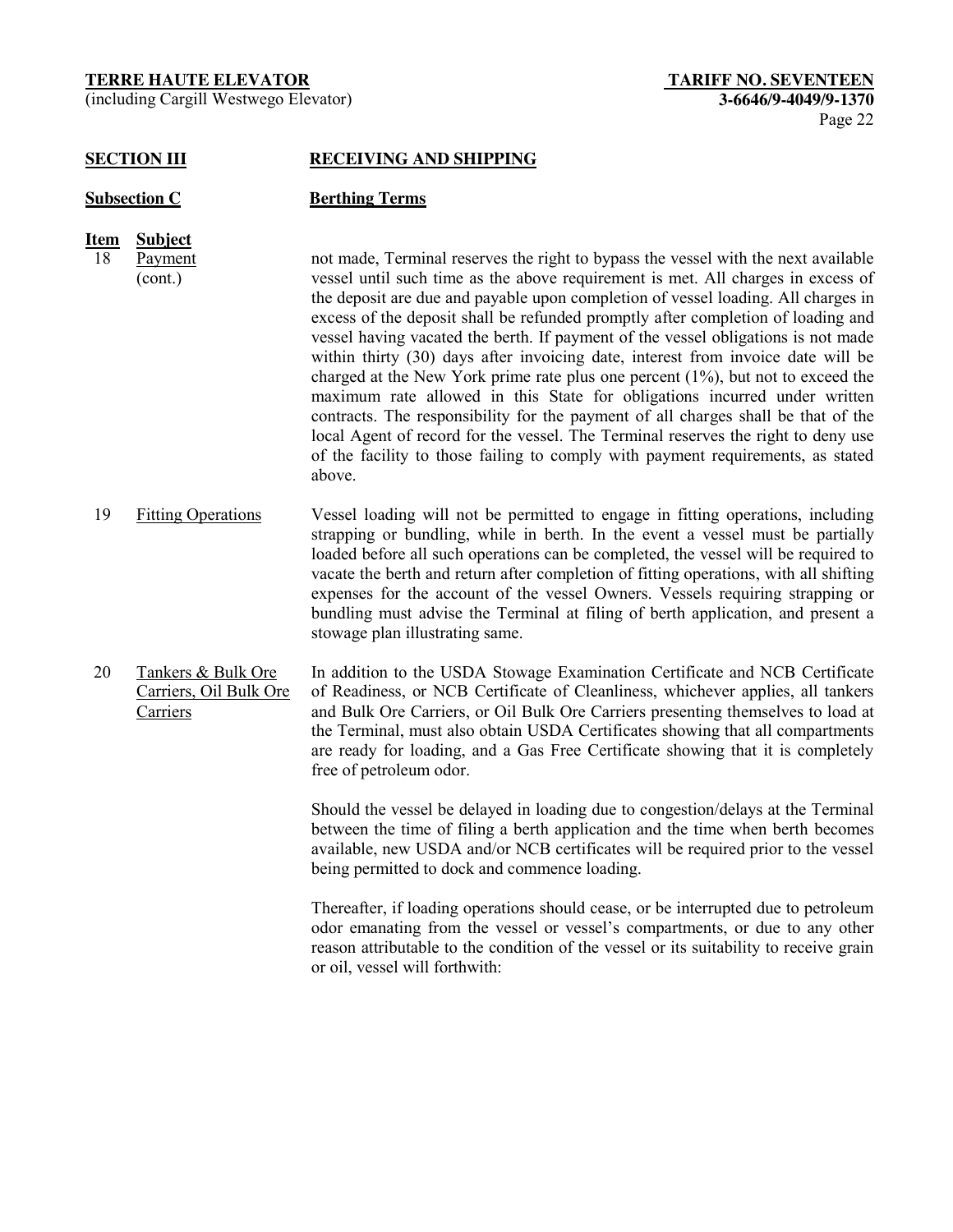(including Cargill Westwego Elevator) **3-6646/9-4049/9-1370**

#### **SECTION III RECEIVING AND SHIPPING**

#### **Subsection C Berthing Terms**

# **Item Subject**

- 20 Tankers & Bulk Ore Carriers, Oil Bulk Ore (a) Immediately vacate the loading berth at the Owner's expense;
	- Carriers (cont.) (b) Issue a clean mate's receipt for the cargo already loaded.

Owners, Master, and Agents guarantee the above by virtue of signing and filing their berth application with the Terminal, and failing to do so will result in the vessel not being permitted to berth.

Prior to berthing, vessels loading at Terminal's facility(ies) must be in compliance with the Oil Pollution Act of 1990 (OPA), the Federal Water Pollution Control Act (FWCPA), and state and local laws and requirements pertaining to pollution liability, spills, containment, control and procedures.

- 21 Misc. Costs/Losses/ **Expenses** All costs, losses, and expenses attributed to an oil spill from, or an incident caused by a vessel, will be for the vessel's account.
- 22 Vessel Loading The Owners, Master, and Agents will insure that the vessel is loaded in such a manner as to remain in safe seaworthy trim throughout the loading operation to permit shifting out of berth should it become necessary. Once the vessel has notified the Terminal that the loading of a given lot or vessel hold is complete, the vessel shall not request Terminal to load additional cargo relating to such completed lot or hold, the Terminal shall have no obligation to load any such additional cargo, and the Terminal shall have no liability whatsoever to vessel or others in the event Terminal refuses to load additional cargo relating to a lot or hold that was previously declared complete.
- 23 Ballast If a vessel loading grain at the Terminal finds it necessary to discharge or shift ballast, such action must be planned sufficiently in advance so that loading, completion, or departure will not be delayed. Any delays resulting from failure to pre-plan as described above, or failure to pre-advise Terminal accordingly, will be charged against the Vessel Owners at the rate of \$7,500.00 per hour, or fraction thereof, that loading is delayed thereby.
- 24 Fumigation The Owners, Master, and Agents of vessels berthing at the Terminal authorize ship hold fumigation of the cargo in the normal manner as described by FGIS regulations, and warrant that such vessels are suitable for such fumigation.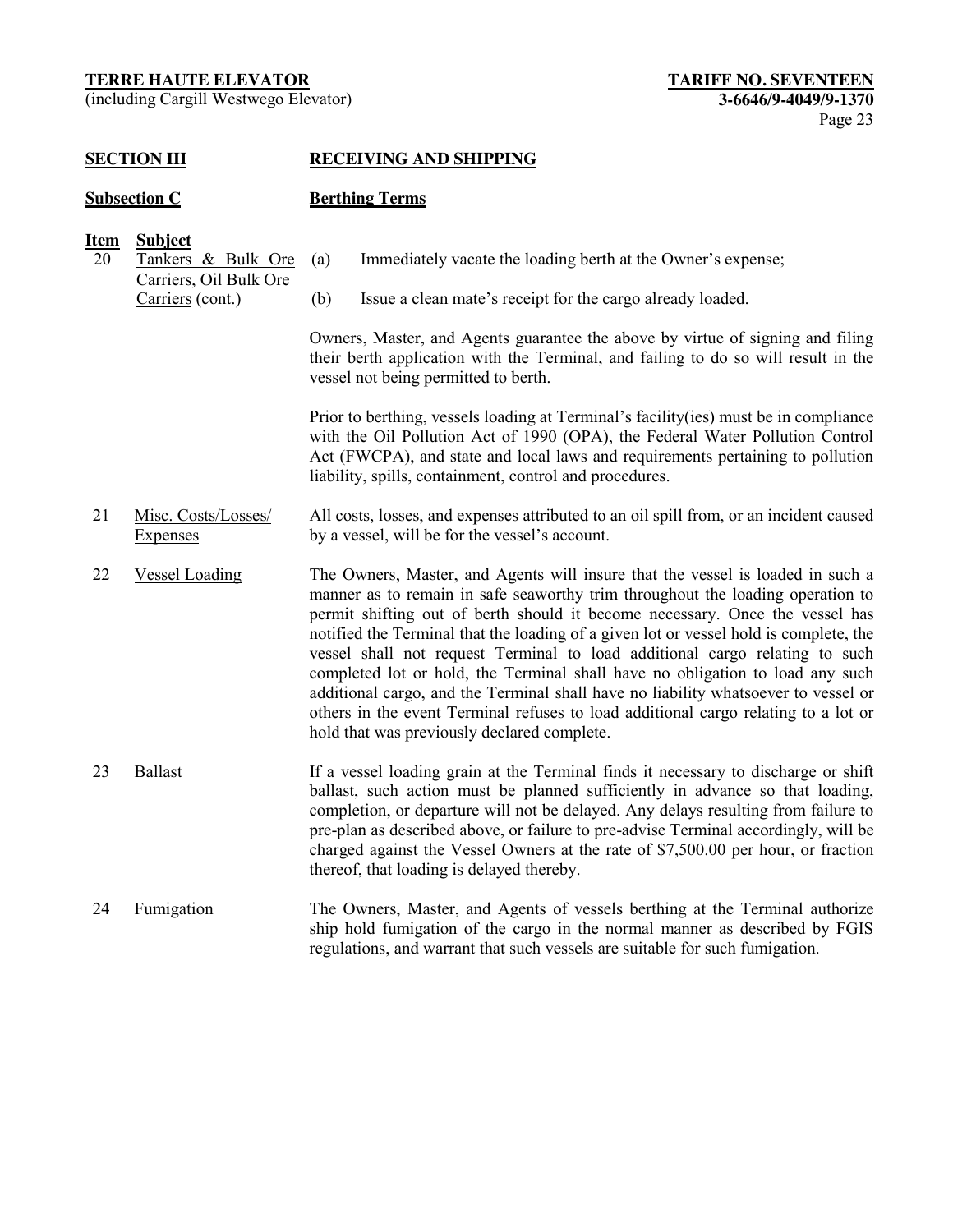(including Cargill Westwego Elevator) **3-6646/9-4049/9-1370**

# **SECTION III RECEIVING AND SHIPPING**

# **Subsection C Berthing Terms**

| <u>Item</u> | <b>Subject</b>                     |                                                                                                                                                                                                                                                                                                                      |
|-------------|------------------------------------|----------------------------------------------------------------------------------------------------------------------------------------------------------------------------------------------------------------------------------------------------------------------------------------------------------------------|
| 24          | <b>Fumigation</b><br>(cont.)       | Vessel Owners, Master, and Agents further agree not to arrange for fumigation<br>independently of Terminal.                                                                                                                                                                                                          |
|             |                                    | Only State of Louisiana licensed fumigators, who are approved by Terminal shall<br>be permitted to perform fumigation services.                                                                                                                                                                                      |
| 25          | <b>Vessel Bunkering</b>            | Bunkering in berth is not allowed.                                                                                                                                                                                                                                                                                   |
| 26          | Dockage                            | Dockage shall be calculated and charged based upon the highest gross registered<br>tonnage as reflected in Lloyd's Register of Shipping or Rightship.                                                                                                                                                                |
|             |                                    | Dockage on all Self Trimming Bulk Carriers, as defined in Lloyd's Register of<br>Shipping or Rightship, will be assessed at a rate of \$3.48 per gross registered<br>metric ton for the duration of the loading.                                                                                                     |
|             |                                    | Dockage on all other vessels not listed as Self Trimming Bulk Carriers in Lloyd's<br>Register of Shipping or Rightship will be assessed at a rate of \$3.98 per gross<br>registered metric ton for the duration of loading. This rate will also apply to<br>vessels that do not load as Self Trimming Bulk Carriers. |
|             |                                    | Minimum contingency fee of \$15,000.00 will be assessed all vessels. If not used,<br>Terminal will refund. Minimum dockage charge assessed vessels will be<br>\$30,000.00.                                                                                                                                           |
| 27          | Line Handling                      | Mooring lines will be handled only by authorized line handlers who comply with<br>Terminal safety regulations, and who are authorized in advance by Terminal<br>Management. Vessel will be charged at a rate of \$1,300.00 each time the lines are<br>handled by the linesman on the dock.                           |
| 28          | <b>Dust Reducing</b><br>Tarpaulins | Each vessel will be charged \$500.00 per hold for use of tarpaulins that Terminal,<br>in its sole discretion, deems necessary to reduce dust emissions.                                                                                                                                                              |
| 29          | <b>Vessel Waste Disposal</b>       | In order to comply with the laws governing vessel waste disposal, Terminal<br>Management must receive twenty-four (24) hour written preadvise by any vessel<br>requesting garbage disposal while at berth. Garbage reception charge shall be the<br>actual cost to Terminal for disposal, plus fifty percent (50%).  |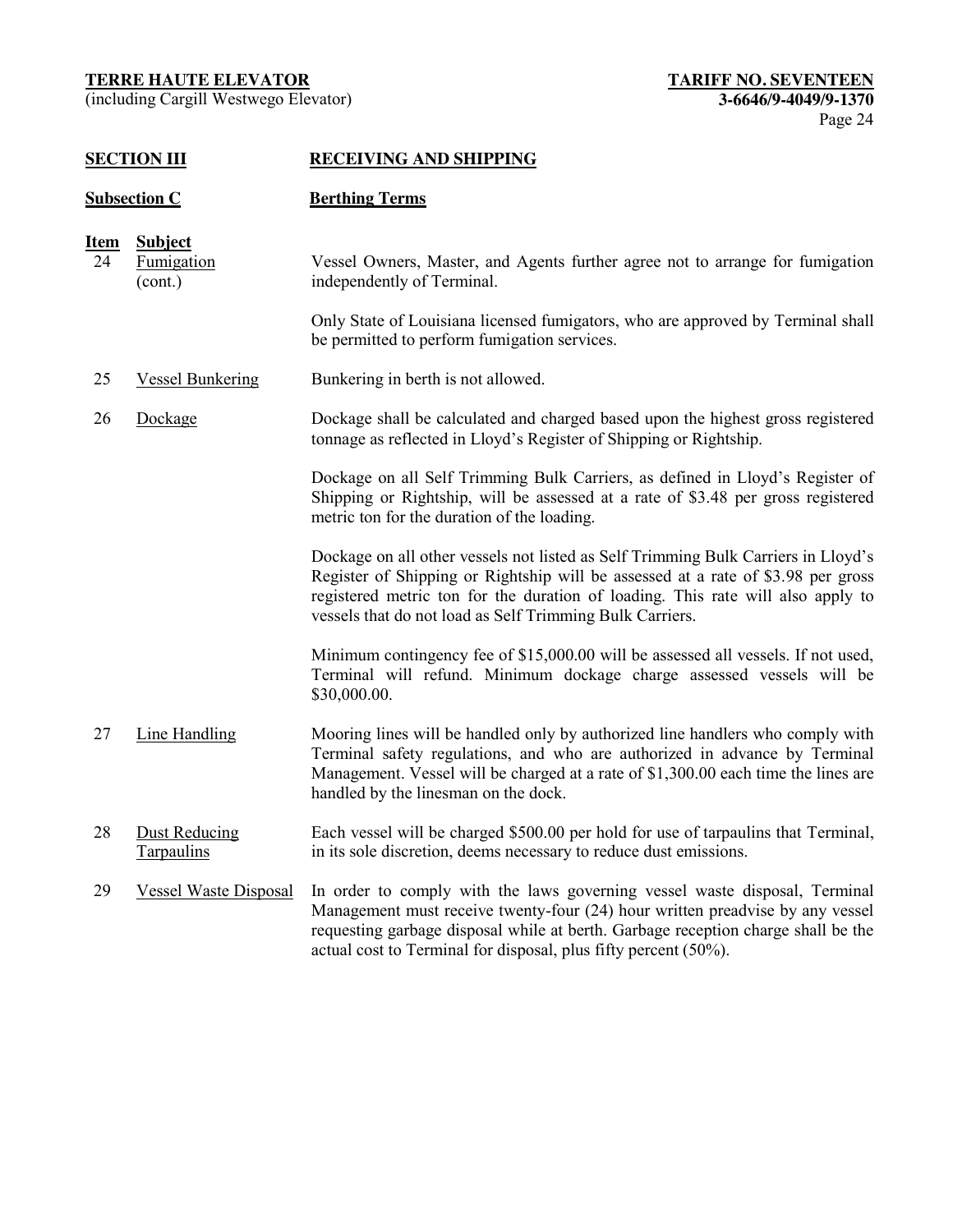(including Cargill Westwego Elevator) **3-6646/9-4049/9-1370**

#### **SECTION III RECEIVING AND SHIPPING**

# **Subsection C Berthing Terms**

- **Item Subject**
- 29 Vessel Waste Disposal (cont.) Vessel Owner(s) and its Agent(s) represent and warrant that only garbage, as defined in 33 C.F.R., § 158.120, shall be placed into the garbage receptacles, or otherwise tendered to Terminal for disposal. In the event any hazardous or medical wastes, as defined by Federal, State, or local laws or regulations, are placed into the garbage receptacles, or are otherwise tendered to Terminal by the vessel, vessel Owner(s) and Agent(s) agree, jointly and severally, to reimburse Terminal for all costs relating to the disposal of such wastes in accordance with Federal and State Law, including any legal fees or other incidental fees related to the testing or disposal of the waste. Vessel Owner(s) and Agent(s), also jointly and severally, agree to reimburse Terminal for any fines, penalties, and costs resulting from the attempted improper disposal of hazardous or medical waste.
- 30 Trimming A charge of \$3,000.00 per hold will be assessed to vessel if "spoon" trimmed or if spout trimmed at a reduced rate into wing spaces or bleeders. Advance payment to be based on estimated number of holds trimmed. Vessels in excess of 106-foot beam will receive "spoon" trimming at vessel expense to facilitate loading.

No machine trimming or hand/shovel trimming allowed.

- 31 Draft Surveys Each vessel loading at the Terminal will be allowed one (1), thirty (30) minute period for all draft surveys, and for checking the stability, free of charge. Any delay in excess of the one (1), thirty (30) minute period used by the vessel will (i) be charged to the vessel and/or Owner(s) at the rate of \$7,500.00 for each thirty (30) minute period, or fraction thereof, and (ii) will not count as lay time or time on demurrage. This shall include delays due to draft surveys and/or calculations performed by the vessel's crew, independent surveyors and/or surveyors of the NCB. The delay time for these surveys will be monitored by the stevedore on board the vessel and their calculation, absent obvious error, will be final. The delay time will start counting once cargo stops pouring inside a cargo hold in order to perform the draft survey, and will end once cargo resumes pouring inside a cargo hold following completion of the draft survey or the Master indicates in writing that normal vessel operations can continue.
- 32 Pontoons Vessels utilizing "pontoon" hatch covers shall be subject to an additional charge of seventy-five cents  $(75¢)$  per long ton of cargo.

Vessels must notify the Terminal no later than the presentation of Berth Application if pontoon hatch covers will be utilized.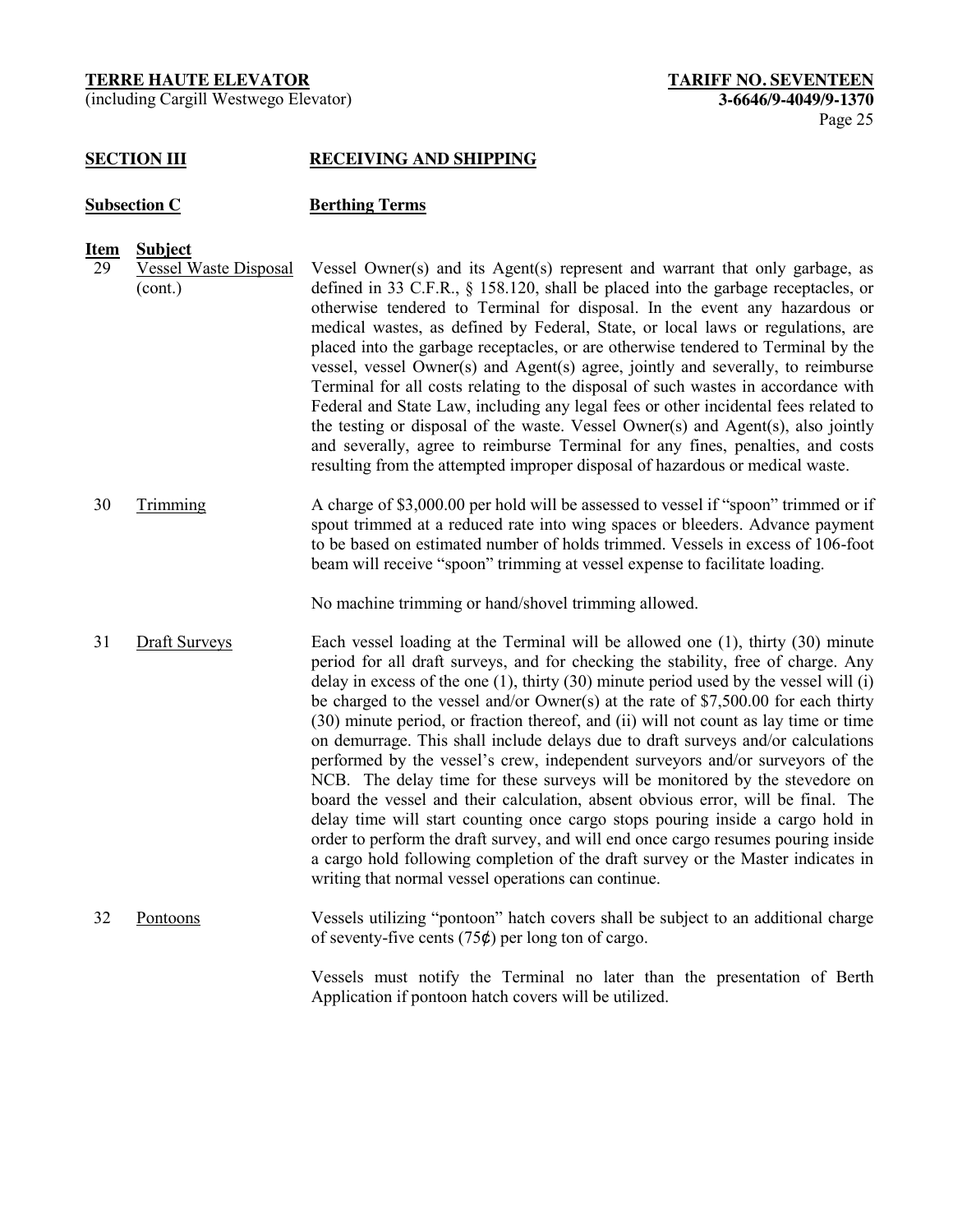(including Cargill Westwego Elevator) **3-6646/9-4049/9-1370**

#### **SECTION III RECEIVING AND SHIPPING**

#### **Subsection C Berth Terms**

- **Item Subject**
- 33 Stores Delivery The delivery of stores and supplies to the vessel will not be permitted across Terminal's dock and may only be made by launch. Terminal reserves the right to forbid any stores delivery in a situation which, in its sole judgment, interferes with operations, or presents safety or environmental risk, or conflicts or is restricted or prohibited by applicable laws. Without limiting its general application to all users under this Tariff, the User Liability clause in Section III, Subsection C, Item 15, applies to the vessel and any person participating in the delivery of stores and supplies to the vessel.
- 34 Hot Work Without the express written approval of the Terminal Manager or Plant Superintendent, there shall be no work or repairs of any nature on a vessel in berth when such work or repair may involve welding, burning, scraping or hot work, or any work, activity or repair where there may be a possibility of spark. The vessel will be held fully responsible for any violations of this regulation.
- 35 Vessel Equipment Vessel is responsible for providing qualified personnel necessary to operate vessel equipment, including but not limited to, operating vessel cranes and hatch covers. In addition to remedies set forth in Section III, Subsection C, Item 10, Terminal may suspend lay time for any delay in loading vessel due to insufficient personnel to operate vessel equipment. If local service providers are hired to operate vessel equipment or seal the hatches, vessel must notify Terminal Management in advance identifying the service provider and what services will be performed.
- 36 Safe Access Vessel is to furnish at all times while in berth, safe access onboard in accordance with United States Department of Labor and/or U.S. Coast Guard and/or FGIS standards ("safe access"). Any delay (including FGIS final inspection delays) resulting by failing to furnish safe access aboard, the vessel will be charged \$7,500.00 per hour or fraction thereof, until approved safe access is provided.

Vessel shall at all times provide safe access to holds including, but not limited to, requirements for leveling, tractoring, loading, unloading separation of materials and equipment. If non compliant, the vessel may be ordered off berth at its expense including, but not limited to, lost lay time.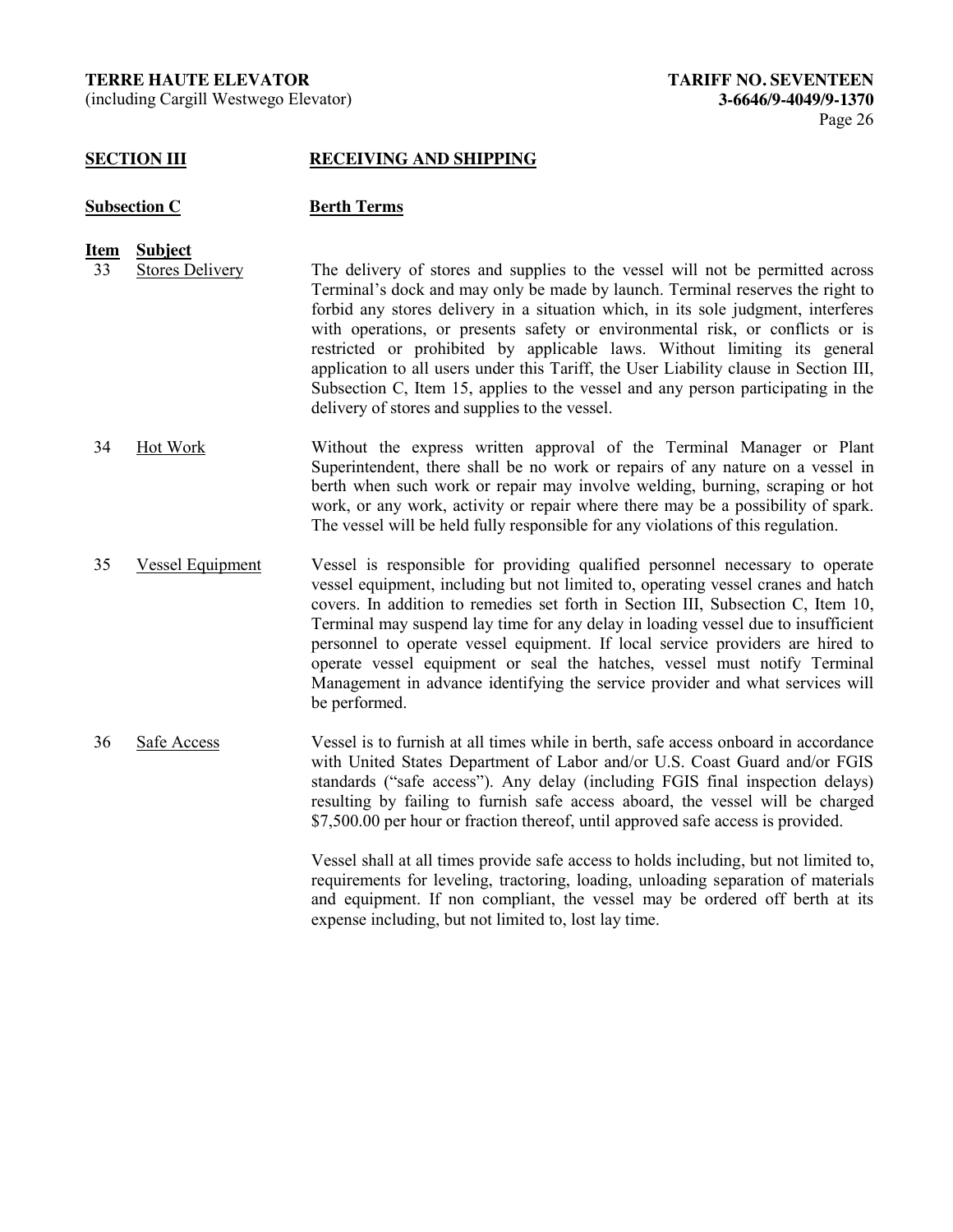(including Cargill Westwego Elevator) **3-6646/9-4049/9-1370**

# **SECTION III RECEIVING AND SHIPPING**

# **Subsection D Tug Terms**

- **Item Subject**
- 1 Designated Tug Company All tug service to be used by vessels at the Terminal must be arranged through the tug service company identified by the facility (currently E. N. Bisso & Son, Inc.) (the "Designated Tug Company"). The Designated Tug Company shall be used for all necessary tug assistance, including vessel docking, undocking, shifting while in berth, or while lying at the berth. Other tug service companies may only be used with the express prior consent of Terminal.
- 2 Number of Tugs The number and characteristics of the tugs used shall be at the discretion of the vessel and/or pilot. However, Terminal reserves the right in its sole discretion to require additional tugs and/or hold-in tugs to be in attendance to ensure the safety of the Terminal, and all such costs incurred are for the vessel's account.
- 3 Terminal Tug Rates Vessel Agents will be solely responsible for arranging for tug services from the Designated Tug Company. All tug services shall be at the vessel's expense. The following rates shall apply for tug services:

Docking & Undocking: The rate for such services provided to all vessels calling at Terminal's facility(ies) is equal to seventy-three percent (73%) of: (i) the zone charge, and (ii) Gross Registered Ton charge set forth in the general tariff or fee schedule of the Designated Tug Company, as follows:

| <b>Charge Type</b> | <b>Designated Tug Company</b>                                | <b>Multiplied by</b> | <b>Equals Elevator Charge</b> |
|--------------------|--------------------------------------------------------------|----------------------|-------------------------------|
|                    | Charge                                                       |                      |                               |
| Zone Charge        | Terre Haute: \$4,395.00 per tug                              | x 73%                | \$3,280.35 per tug            |
|                    | Westwego: $$3,785.00$ per tug                                | x 73%                | \$2,763.05 per tug            |
| <b>GRT</b> Charge  | \$32.00 per 1000 GRT (rounded up<br>to the nearest 1000 GRT) | x 73%                | \$23.36/1000 GRT              |

| Fuel Surcharge | See "Designated Tug Company's" Fuel Surcharge Table and Terms (as set forth   |
|----------------|-------------------------------------------------------------------------------|
|                | in "Designated Tug Company's" general tariff or fee schedule). Fuel Surcharge |
|                | Table and Terms are subject to change pursuant to "Designated Tug Company's"  |
|                | general tariff or fee schedule at the time the service is performed.          |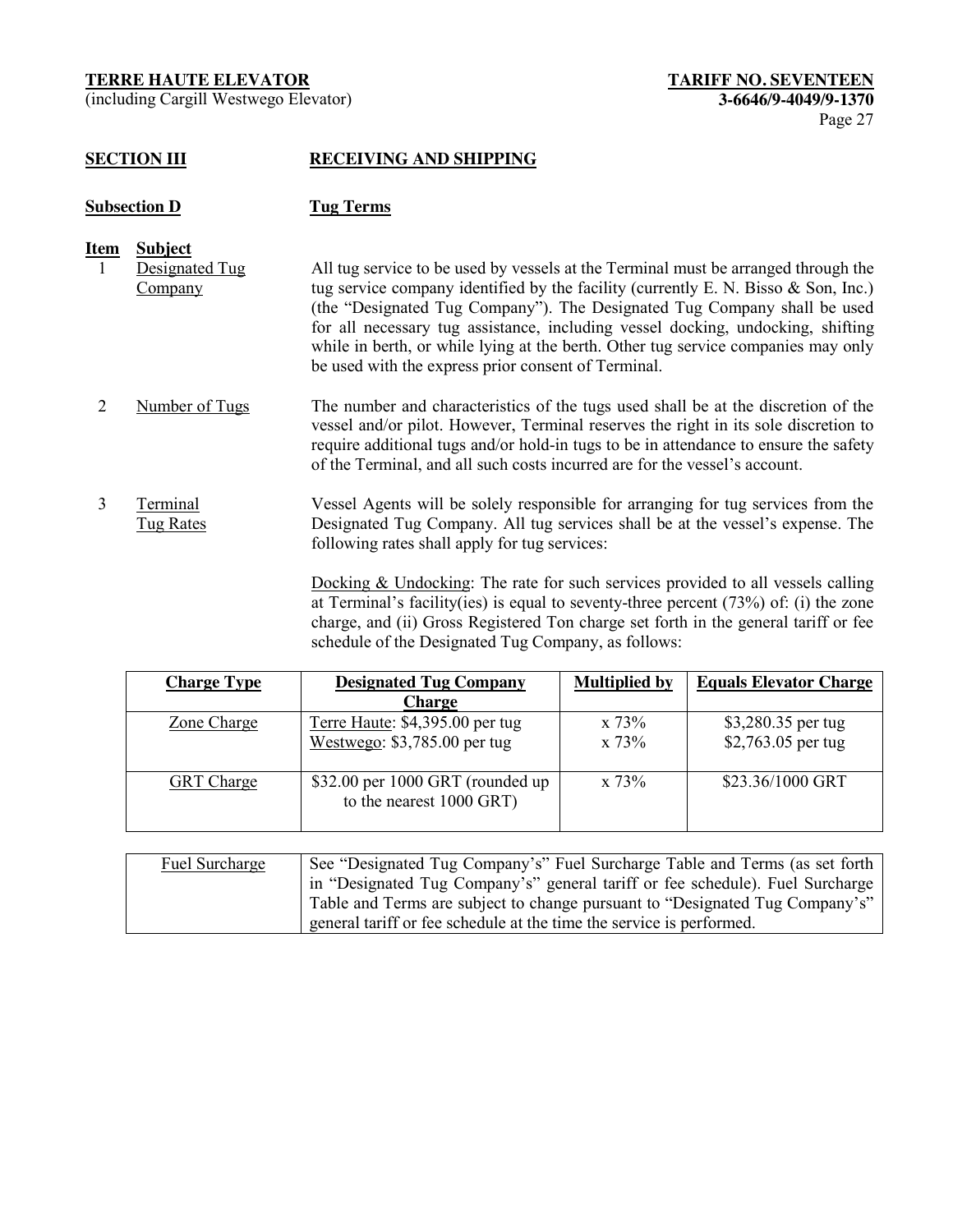(including Cargill Westwego Elevator) **3-6646/9-4049/9-1370**

# **SECTION III RECEIVING AND SHIPPING**

**Subsection D Tug Terms**

- **Item Subject**
	- 3 Terminal Tug Rates (cont.)

Other tug assist charges:

| <b>Charge Type</b>              | <b>Designated Tug Company Charge = Elevator Charge</b>                    |
|---------------------------------|---------------------------------------------------------------------------|
| <b>Shifting Alongside Berth</b> | \$3,300.00 per tug                                                        |
| <b>Standby Time</b>             | \$915.00 per hour per tug                                                 |
| Hold-in Tugs                    | \$915.00 per hour per tug unless tractor tug specifically requested. Then |
|                                 | hold in tug rate is \$1,100.00 per hour per tug                           |
| <b>Reporting Charges</b>        | $$1,650.00$ per hour per tug                                              |
| Fuel Surcharge                  | See Designated Tug Company's Fuel Surcharge Table and Terms               |
|                                 | (set forth in Designated Tug Company's general tariff or fee schedule)    |
| Other Tug Service               | \$915.00 per hour per tug unless tractor tug specifically requested. The  |
|                                 | hold in tug rate is \$1,200.00 per hour per tug.                          |

- 4 Vessel Deposit of Funds All vessels will be required to deposit with Elevator funds sufficient to cover the use of the proper number of tugs (as determined by the facility based on the current conditions) for entering the berth, leaving the berth, and any additional anticipated tug usage. Funds must be deposited via ACH before the filing of a Berth Application. Elevator shall pay the tug service company on behalf of the vessel with the deposited funds, and shall return to the vessel Agents any deposit in excess of the charges actually incurred by the vessel.
- 5 Disclaimer of Liability Notwithstanding the requirements herein, Elevator shall not be liable for any costs, expenses, damages or delays caused by the acts or omissions of the Designated Tug Company, the vessel or the vessel pilot.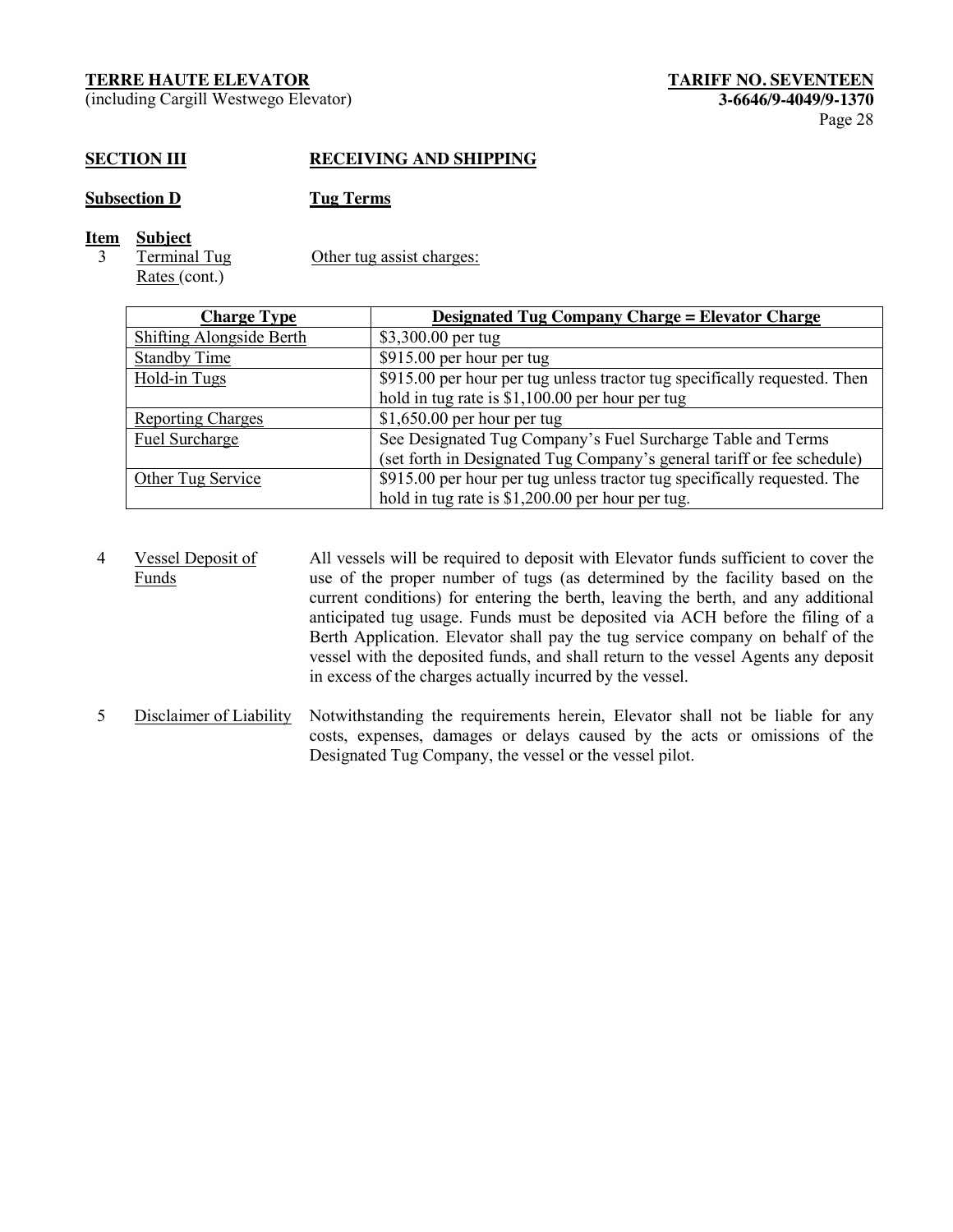(including Cargill Westwego Elevator) **3-6646/9-4049/9-1370**

# **SECTION III RECEIVING AND SHIPPING**

# **Subsection E Stevedore Terms**

# **Item Subject**

- 1 Stevedore Rules This Subsection E is applicable only when the vessel contracts for a third party ("Stevedore") to provide stevedoring services ("Stevedoring Services"), pursuant to Section III, Subsection B, herein.
- 2 Standard of Care Stevedore represents and warrants that Stevedoring Services will be conducted under proper and adequate supervision, and in a good and workmanlike manner consistent with prudent industry practices. Consistent with this standard of care, Stevedores will perform stevedoring operations so as to prevent injury to, or death of any person, and damage to or destruction, or loss of property, whether of Terminal, of the vessel being stevedored, or of third parties, and to utilize available equipment and take all reasonable steps to minimize dust emissions during loading. Stevedores will comply with all safety rules in effect at the Terminals.
- 3 Care in Operations, Insurance Stevedores will indemnify, defend and hold harmless Terminal, its successors and assigns, and its employees, Agents, directors, officers, representatives and affiliates, from and against all losses, liabilities, damages, claims, suits, fines, penalties, costs or expenses (including but not limited to attorneys' fees and court costs), or injuries (or death) to any persons or property arising out of or resulting from: (i) the acts or emissions of any Stevedore (for purposes of this Section "Stevedore" shall include its affiliates, employees, contractors, Agents), (ii) the use of, occupancy, and/or presence upon the Terminal by any Stevedore; (iii) the breach by any Stevedore of any obligation or covenant contained in this Tariff or Stevedore Agreement, including the failure of any user to comply with Terminal policies and procedures; and/or (iv) any Stevedore's acts, omissions, negligence, misconduct, illegal activity, or failure to observe applicable laws or regulations. Notwithstanding the foregoing, Stevedore shall not be responsible for losses resulting solely and directly from the negligence of Cargill.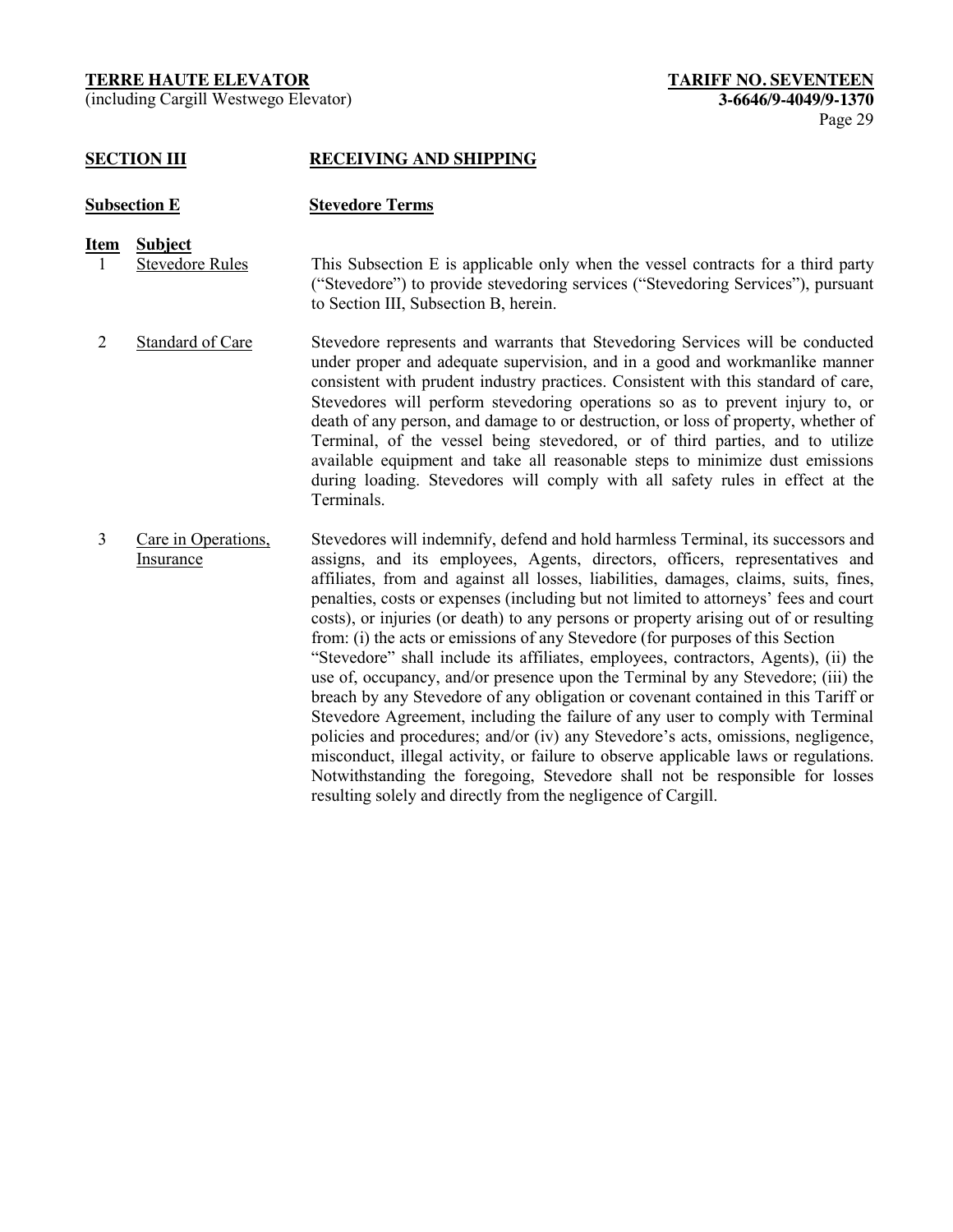(including Cargill Westwego Elevator) **3-6646/9-4049/9-1370**

#### **SECTION III RECEIVING AND SHIPPING**

#### **Subsection E Stevedore Terms**

# **Item Subject**

4 Insurance Stevedores will provide to Elevator prior to work commencing policies of insurance protecting in part against such liability with limits of at least the following:

- (a) Workmen's Compensation as required by law including coverage as required by the Federal Longshoremen's and Harbor Worker's Compensation Act;
- (b) Employer's Liability coverage with limits of \$1,000,000.00;
- (c) Auto Liability with combined single limits of \$1,000,000.00;
- (d) Commercial General Liability coverage, with the watercraft exclusion deleted, and including contractual liability with \$1,000,000.00 limits of liability;
- (e) Stevedore's liability with a limit of \$1,000,000.00 per occurrence;
- (f) Excess Liability with a limit of \$4,000,000.00 per occurrence in excess of each of the above coverages or combined primary and excess limits of \$5,000,000.00.

Stevedore agrees that its policies will be primary without right of contribution from Terminal or its insurance policies. Stevedore further agrees to waive its right of subrogation against Terminal. The above insurances will not be invalidated for Terminal by any action, inaction or negligence of the insured.

Such liability policy shall include broad contractual liability coverage, and coverage for property in Stevedore's care, custody, or control. All such policies shall be written with companies licensed to do business in the State of Louisiana, and with the exception of Workers Compensation, will name Terminal, Cargill, Incorporated as an additional insured, with Certificates evidencing such coverage. Such policy shall so state that it will not be cancelled or modified without thirty (30) days prior written notice to Terminal.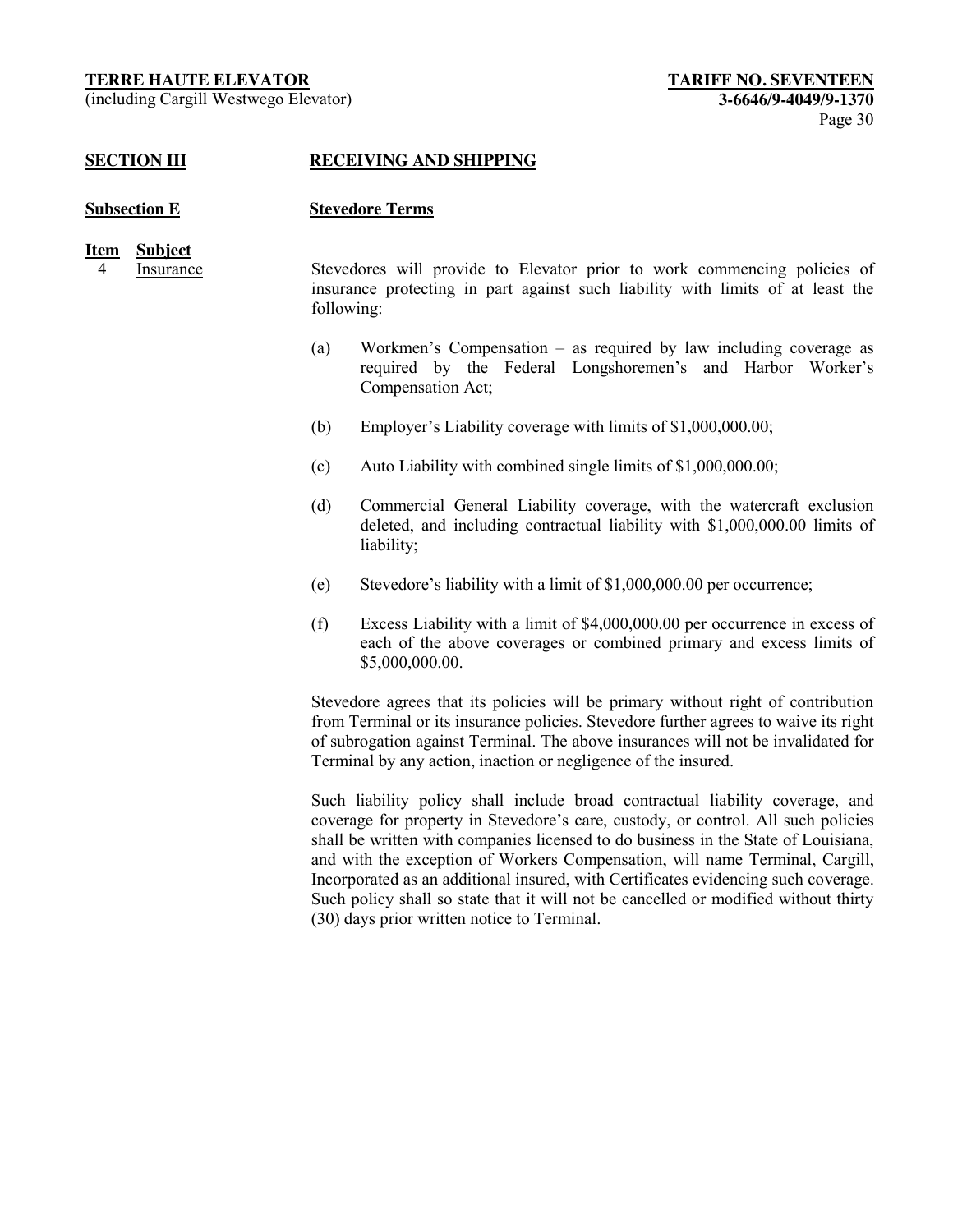(including Cargill Westwego Elevator) **3-6646/9-4049/9-1370**

#### **SECTION III RECEIVING AND SHIPPING**

#### **Subsection E Stevedore Terms**

#### **Item Subject**

- 5 Stevedore Agreement A Stevedore Agreement must be signed and confirmed prior to operations, provided that in the event one is not, the terms of this Tariff will govern any stevedoring activities at the Terminals.
- 6 Personnel Stevedoring Services must be carried out so as to assume maximum utilization of the dock and Terminal to full capacity. If, in the reasonable opinion of Terminal Management, such operations would be facilitated by employment of additional crews, gangs, or supervisory personnel, the Stevedore must employ such. As it is difficult to arrive at an accurate evaluation of the damages sustained by Terminal if the Stevedore fails to employ such additional crews, Terminal will assess a penalty of \$500.00 per hour for failure or refusal to provide such additional crews. To secure, in part, any such liability, a deposit of \$5,000.00 is required, which will be held in a separate account by Terminal to satisfy amounts due under this provision, the interest on which will be credited to the Stevedore's account. In the event of termination of said Stevedore Services at the Terminal, the balance along with interest will promptly be returned to the Stevedore.
- 7 Trimming No machine trimming or hand/shovel trimming allowed.
- 8 Facility Charge A charge of twenty-five cents  $(25¢)$  per long ton on grain loaded to bulk carriers and  $O/B/O$ -type vessels, and a charge of forty cents  $(40¢)$  per long ton on grain loaded to tankers and tween deck-type vessels, will be assessed to the Stevedore for availability of all other Terminal furnished equipment, facilities, and services in, on, and about the Terminal. Such charges will be assessed for all grain shown going aboard the vessel according to figures kept by Terminal, which will, upon request, be made available to the Stevedore. Payment of this charge will be made promptly upon billing, and in the event the Stevedore is in default of payment, it will be denied access to the Terminal until such delinquent account is satisfied. Terminal reserves the right to require payment of estimated charges in advance. Any overage will be refunded immediately, and any shortfall is due and payable immediately.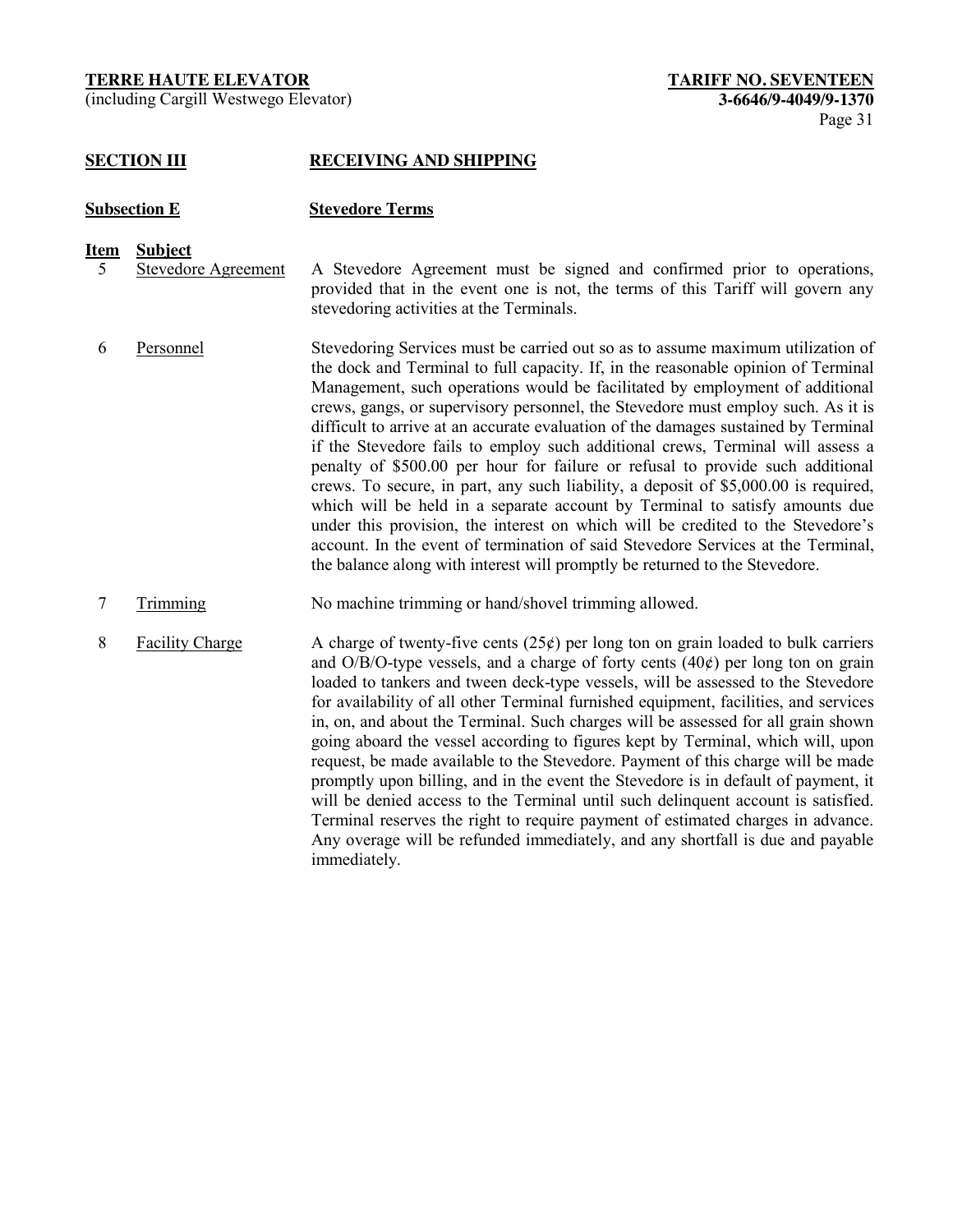(including Cargill Westwego Elevator) **3-6646/9-4049/9-1370**

#### **SECTION III RECEIVING AND SHIPPING**

#### **Subsection E Stevedore Terms**

- **Item Subject**
	- 9 Clean-Up Charge A dock clean-up charge in the amount of \$300.00 per vessel will be assessed against the Stevedore.
- 10 Equal Employment Where applicable, Stevedores shall comply with the requirements of the Fair Labor Standards Act of 1938, as amended, in performing the services hereunder. To the extent applicable to Stevedore's work for, or on behalf of, Terminal, Stevedore also agrees to comply fully with all applicable federal, state, and local laws and regulations concerning nondiscrimination and affirmative action, including those enforced by the U.S. Department of Labor's Office of Federal Contract Compliance Programs (OFCCP) and/or the U.S. Equal Employment Opportunity Commission (EEOC). As applicable, Stevedore agrees to comply with Executive Order 11246, as amended. Terminal is an equal opportunity employer, and this Tariff is subject to the rules and regulations imposed upon contractors and subcontractors pursuant to 41 CFR Chapters 60 and 61. Unless this Order is exempt, there is incorporated herein by reference 41 CFR 60-1.4, 60-250.5 and 61-250.10. 29 C.F.R. Part 471, Appendix A to Subpart A is also incorporated herein by reference. **Elevator and Stevedore shall abide by the requirements of 41 CFR 60-741.5(a). This regulation prohibits discrimination against qualified individuals on the basis of disability, and requires affirmative action by covered prime contractor and subcontractor to employ and advance in employment qualified individuals with disabilities. Terminal and Stevedore shall abide by the requirement of 41 CFR 60- 300.5(a). This regulation prohibits discrimination against qualified protected veterans, and requires affirmative action by covered prime contractors and subcontractors to employ and advance in employment qualified protected veterans.** Stevedore specifically agrees to refrain from engaging in unlawful discrimination when acting for or on behalf of Terminal, to engage in and document appropriate good faith efforts to recruit and refer qualified women, minorities, covered veterans, and individuals with disabilities, and to retain all records required by applicable OFCCP and EEOC regulations.